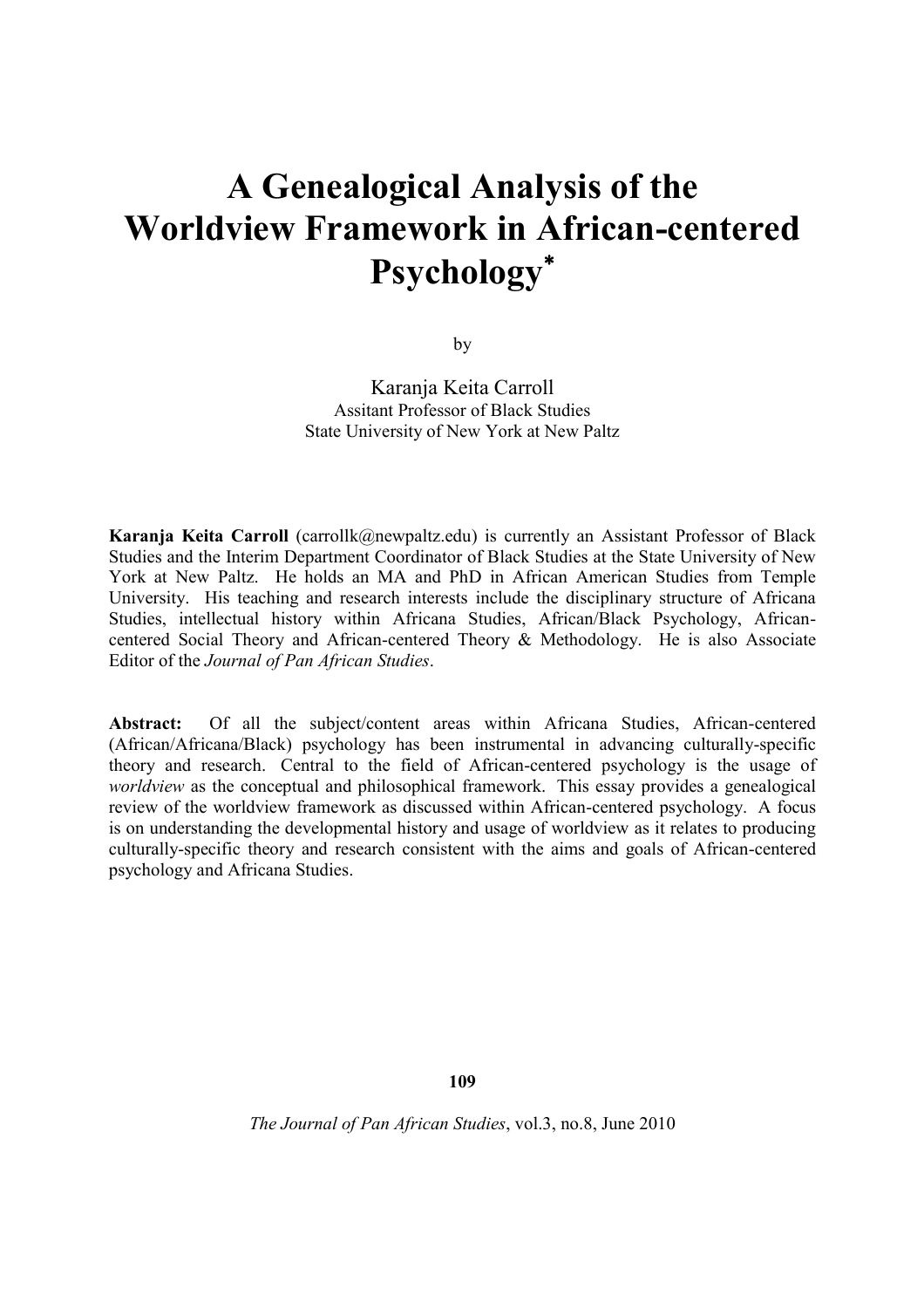## **Introduction**

**A**fricana Studies organizes itself as an interdisciplinary discipline concerned with the development of an accurate description of the Africana condition, while also providing prescriptive solutions for transforming Africana reality. The term interdisciplinary discipline suggests that Africana Studies stands on its own feet much like any academic discipline, yet it is not confined within the singular particularism of traditional disciplines. In doing so, Africana Studies is an investigation of Africana history and culture from the perspective of Africana people that is concerned with using the knowledge gained in order to change the conditions of Africana people and by extension, the human condition. In a wholistic fashion, Africana Studies utilizes lenses that are available to all of humanity for the investigation of the Africana experience, but does so through a unified approach grounded in the sociohistorical experience of Africana peoples. Africana Studies organizes itself around such components as: Africana history, Africana politics, Africana education, Africana psychology, Africana sociology, Africana economics, Africana technology, Africana science, Africana aesthetics, Africana literature, etc. Together these subject/content areas work in the creation of a wholistic interpretation of Africana social reality.

Of the previously mentioned subject/content areas, Africana African/Africentric/Africancentered) psychology has been instrumental in advancing theory and research which supports the cultural and intellectual autonomy of African descended peoples. While not the only subject/content area to provide theory and research which supports the African-centered dimension of Africana Studies, Africana psychology has consistently done so and functions as an important example for the development of African-centered theory and research within the entire discipline of Africana Studies. African-centered psychology has been able to produce such research through its usage, development and interpretation of the concept/framework of *worldview*. Through the connective relationship between scholars of African descent in the early 1970s, worldview became an essential component that would later be foundational to Africancentered psychology.

Influential to this essay is Greg Kimathi Carr's "African-Centered Philosophy of History: An Exploratory Essay on the Genealogy of Foundationalist Historical Thought and African Nationalist Identity Construction."<sup>1</sup> Carr provides a systematic approach in the development of an African-centered genealogy of knowledge and knowledge production for African-centered scholars in Africana Studies. Carr is fundamentally concerned with the process by which ideas, concepts, assumptions and theories pass along a Pan-African intellectual continuum and how these ideas then inform current intellectual and philosophical trends in African-centered research.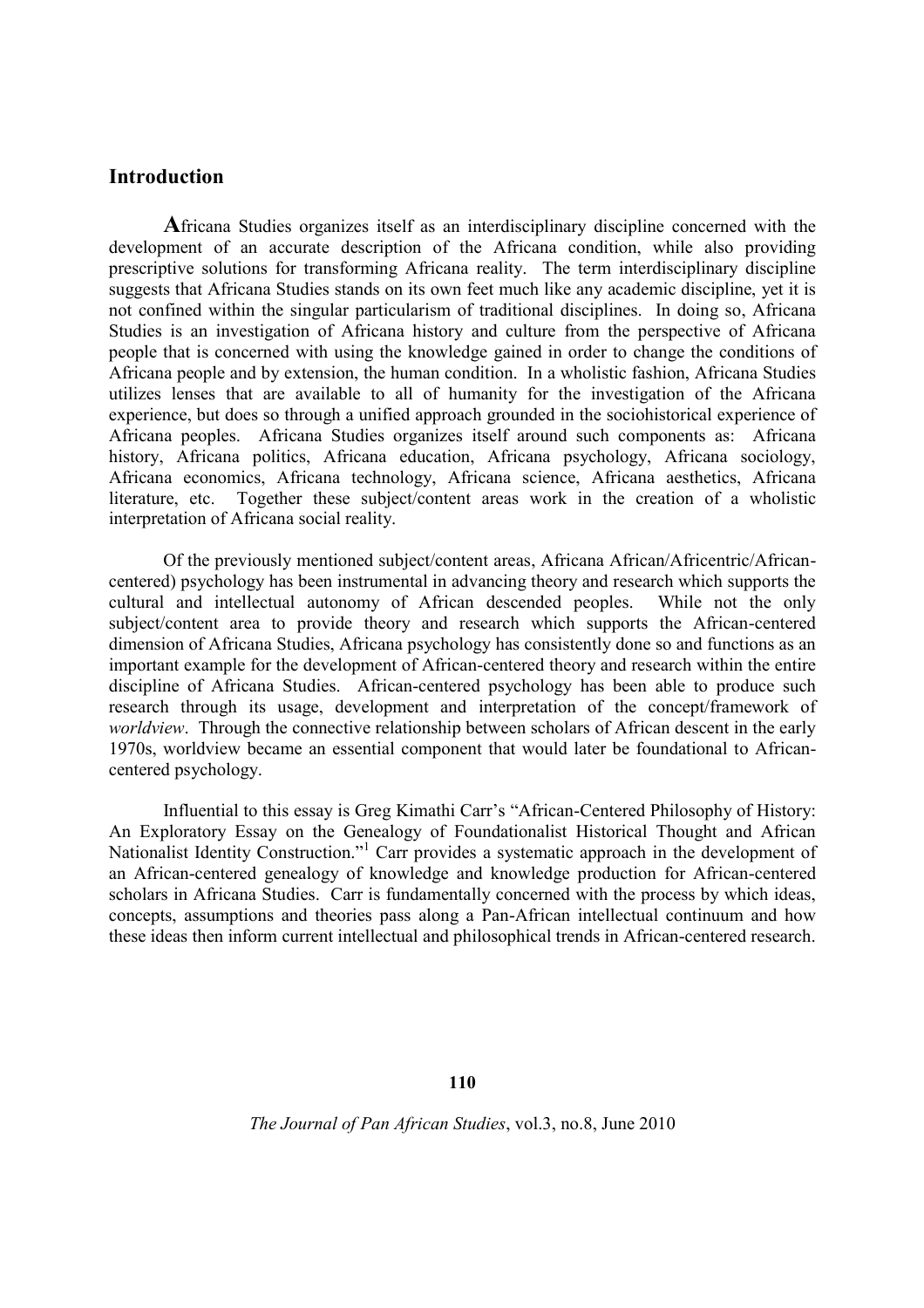By revisiting the work of influential African-centered scholars, Carr develops a connective web of ideas and thinkers which provides a useful map in laying out the development of an African-centered philosophy of history. Carr's usage of the concept of genealogy is reflective of a historical continuum across space and time throughout the African world. This understanding deviates from the common Eurocentric notion, which is defined as "[a] form of historical analysis...[that] opposes th[e] traditional impulses of historical methods that attempt to discover continuity and patterns of development." Instead, the western notion of genealogy concerns itself with "ruptures, discontinuity, and surfaces, attempting as Michel Foucalt has written, to 'record the singularity of events outside of any monotonous finality'."<sup>2</sup> Consistent with this understanding of a Eurocentric genealogy is the importance of ruptures and discontinuity. However, from an African-centered perspective, it is paramount that we look for continuity and interconnected relationships as a formidable aspect of cultural connections among African people. Therefore, Carr emphasizes the importance of historical continuity, cultural commitment and honest scholarship for current and future African-centered scholars. All three of the previously mentioned components are essential within African-centered research. Furthermore, Carr provides a mandate for each generation of African-centered scholars, in that it is the role of each of us to reconnect our ideas to those who have come before, so future generations of scholars are able to see the development and movement of African-centered thought, practice and scholarship across space and time.

An analysis of the worldview framework, along with a clear understanding of its usage within the theory and research of African-centered psychology, will prove fruitful for Africana Studies and its constituent components. The following essay proceeds to discuss and explain Africana psychology and its relationship to Africana Studies. We will then engage the history of the worldview framework within African-centered psychology. Finally, this essay concludes by engaging the implications of the worldview framework for African-centered psychology and Africana Studies.

# **African/Africana/Africentric/African-Centered Psychology: Defining a Subject/Content Area of Africana Studies**

One of the earliest arguments for a distinct body of knowledge known as "African Psychology," was advanced by Cedric X. (Clark), D. Phillip McGee, Wade Nobles and Luther X (Weems) in 1975, when they argued that "African Psychology is the recognition and practice of a body of knowledge which is fundamentally different in origin, content, and direction than that recognized by Euro-American psychologists."<sup>3</sup> Furthermore they stated, "[t]he differences between African Psychology and Euro-American Psychology reflect the differences between Black people and white people, or in terms of culture, between Africans and Europeans."<sup>4</sup> In "Voodoo or IQ: An Introduction to African Psychology," published in the *Journal of Black Psychology*, X. (Clark), et al. provide the foundational arguments and rationale for the developing field of African Psychology.

**111**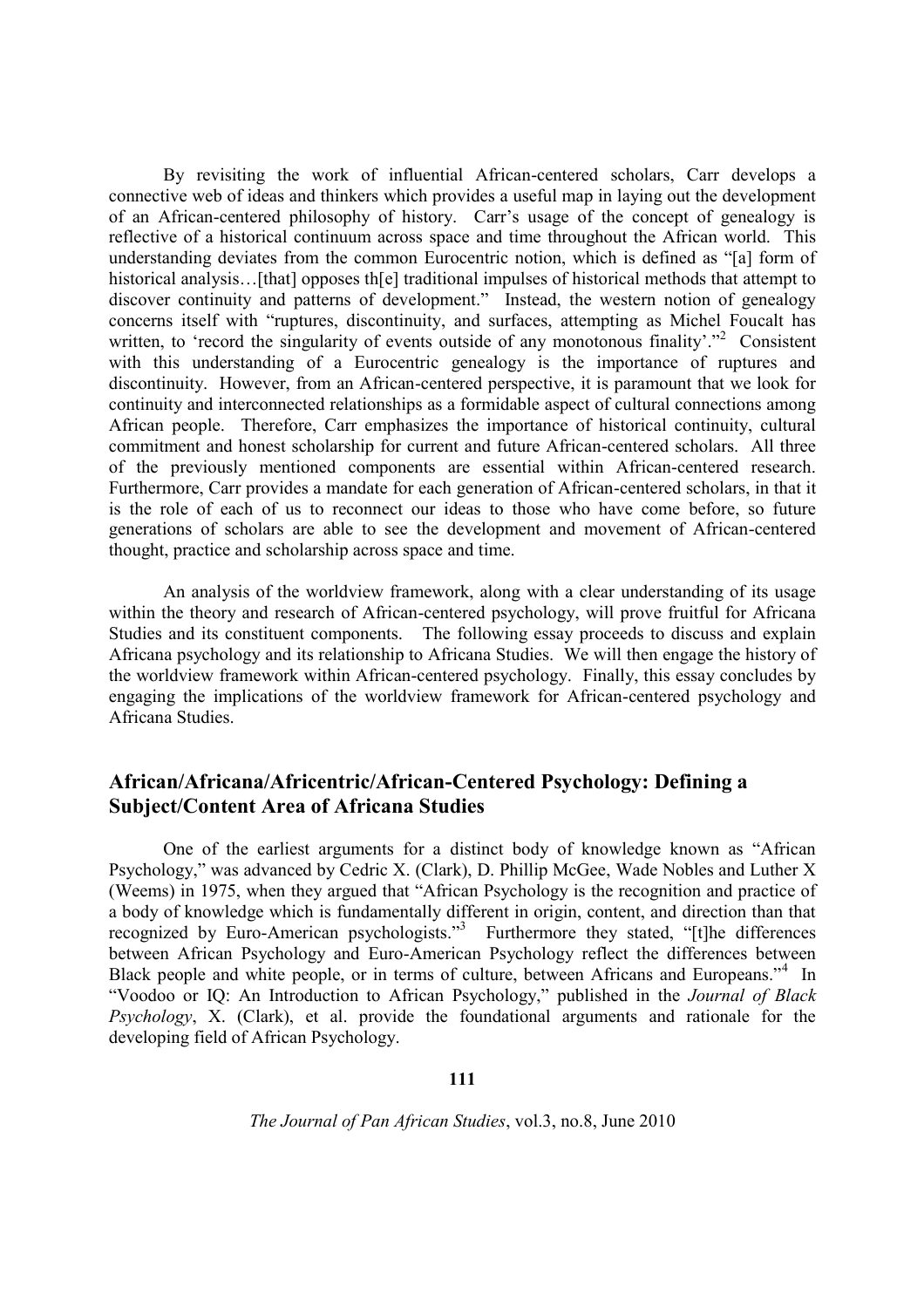Far from suggesting that the psychology of African descendants is a "blackenized" version of traditional psychology<sup>5</sup>, these psychologists argued that their understanding of African psychology was rooted in the unique culture and lived experience of African descended peoples that was best understood through "the African philosophical tradition."<sup>6</sup> Through an analysis of melanin theory, the nature of Black intelligence, Black identity and the Black personality, X. (Clark), et al. began a dialogue on many of the core components that inform current debates in African-centered psychology today.

Since 1975 many other definitions of African psychology have developed. Joseph Baldwin (aka Kobi Kazembe Kalongi Kambon), for example, argues that:

African psychology is defined as a system of knowledge (philosophy, definitions, concepts, models, procedures and practice) concerning the nature of the social universe from the perspective of African Cosmology. 'African Cosmology' thus provides the conceptual-philosophical framework for African (Black) psychology.<sup>7</sup>

Baldwin goes on to state that, "an understanding of African Cosmology – the African worldview – is essential to an understanding of African (Black) psychology."<sup>8</sup> Baldwin's definition develops, in greater detail, the importance of "the African philosophical tradition," as previously mentioned by X. (Clark), et al. Furthermore, Baldwin is not so much concerned with comparing African and European/Euro-American psychology, as much as he is concerned with expounding on a proactive conceptualization of African psychology rooted within an African cosmological and worldview perspective. It is through Baldwin that we see the introduction of worldview and the component of cosmology as central to defining African psychology.

More recently, Cheryl Grills has synthesized a definition of African psychology which is rooted in the latest advances of the Association of Black Psychologists and the African Psychology Institute, along with the theoretical work of Daudi Ajani ya Azibo, Theophile Obenga, R. A. Schwaller de Lubicz, Marimba Ani, Vulinden Wobogo, Cheikh Anta Diop and Wade Nobles. In doing so, Grills constructs an understanding of African psychology which "is concerned with African psychological experiences from an African perspective, a perspective that reflects an African orientation to the meaning of life, the world, and relationships with others and one's self."<sup>9</sup> Furthermore Grills states that "African psychology represents an Africentric framework. The Africentric framework is a genre of thought and praxis rooted in the cultural image and interest of people of African ancestry.<sup>"10</sup> The basis of this framework is grounded in an African worldview (ie. an African ontology, axiology, cosmology, epistemology and praxis) and informed by Cheikh Anta Diop's Two Cradle Theory.

#### **112**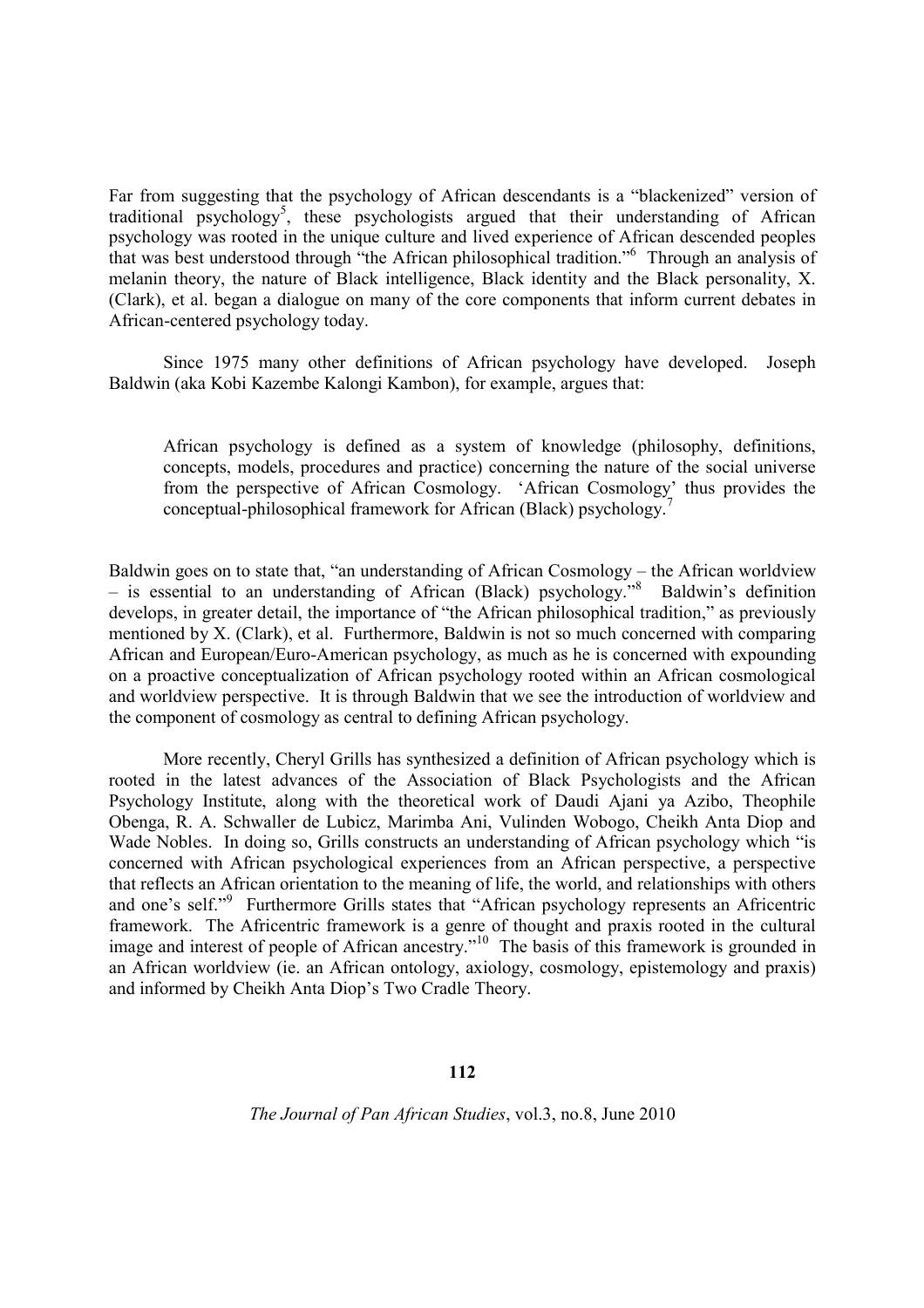As African psychology has developed, there has been a clear movement toward defining itself in relation to an African worldview. Whether referred to as African, Africentric, Africancentered or Africana psychology, each are rooted in worldview components that allow for the behavioral, mental and spiritual tendencies of African people to be best understood in relation to African philosophical thought. While the above definitions of African psychology are not in direct dialogue with Africana Studies, the work of Daudi Ajani ya Azibo attempts to bring these two areas of knowledge into discussion.<sup>11</sup> Furthermore, the work of DeReef Jamison has also engaged the important connections between Africana psychology and Africology.<sup>12</sup> As Azibo, as well as this author, have argued it is the worldview framework that provides disciplinary autonomy for Africana Studies and all of its constituent components.<sup>13</sup> Thus the Africana Studies social scientists and social theorists who rely upon the worldview framework are equipped with an interdisciplinary tool of analysis which has been developed and expounded upon by numerous social scientists. While this current analysis concentrates on the discussion of worldview within African-centered psychology, it should be noted that those trained within economics, political science and anthropology have all contributed to the discussion of worldview within Africana Studies related theory and research. Thus it is through the worldview framework that wholistic and interdisciplinary analysis is fostered within Africana Studies.

# **Worldview: Clarifying a Concept, Framework and Terminology**

Faye Z. Belgrave and Kevin W. Allison's chapter devoted to "Africentric Psychology," in *African American Psychology: From Africa to America* introduces readers to a handful of the leading Africentric psychologists, an explanation of the dimensions of the Africentric worldview, and some of the recent empirical advances in Africentric psychology. While Belgrave and Allison interestingly argue that "much of the scholarship on the Africentric worldview has come out of African Studies,"<sup>14</sup> this current analysis attempts to argue and show that it has been African descended social scientists, more specifically psychologists, who have advanced an articulation of the worldview framework within African psychology. All of who moved beyond Eurocentric conceptions of worldview advanced by earlier social scientists, specifically those trained within anthropology.<sup>15</sup>

A close reading of African-centered psychological literature seems to suggest that most discussions of worldview have centered on worldview as it relates to a set of philosophical assumptions.<sup>16</sup> Those within African-centered psychology and those who practice African-Those within African-centered psychology and those who practice Africancentered psychological theory attempt to discuss worldview as it relates to questions of cosmology, ontology, axiology, epistemology, teleology, logic, and other related philosophical assumptions, all of which contribute to determining the way people make sense of reality and their lived experience. Together, a cultural group's understanding of the universe (cosmology), being (ontology), values (axiology), reasoning (logic) and knowledge (epistemology), all contribute to the ways in which a people make sense of their lived reality, i.e. their worldview.

#### **113**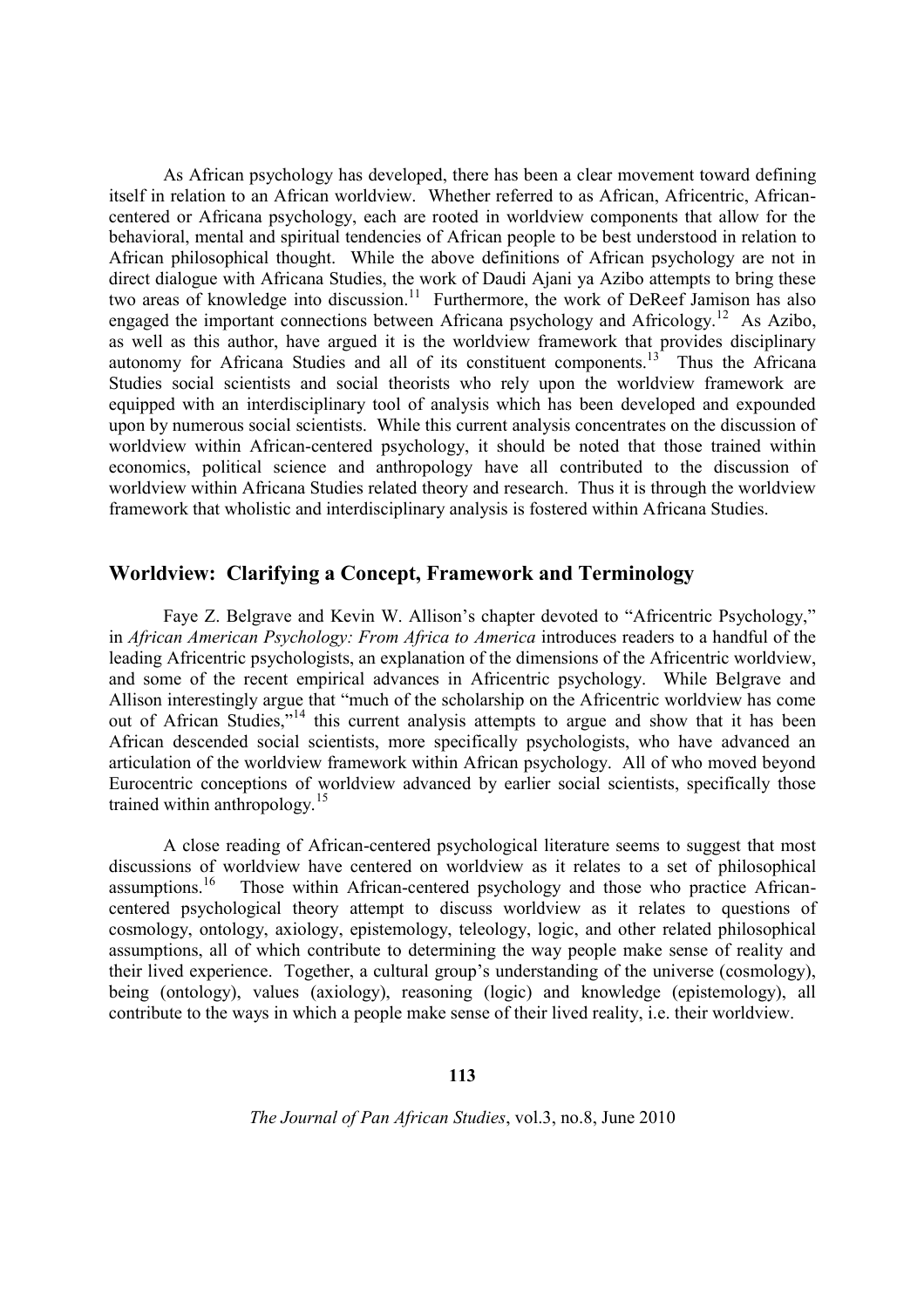It is also important to note that there has been a variety of terms used to discuss the concept of worldview, whether African/European, Afrocentric/Eurocentric, Africancentered/European-centered or Optimal/Suboptimal. While there may be some distinctions between each set of terms used, the substantive differences between each center on particular schools of thought rather than truly substantive distinctions. It should be clear that in most cases the African worldview is complimentary to what others may refer to as the Afrocentric/Africancentered/Africentric/optimal worldview and the European worldview is complimentary to what others may refer to as the Eurocentric/European-centered/Euro-American/suboptimal worldview.

### **A Genealogy of the Worldview Framework in African-Centered Psychology**

#### *Vernon J. Dixon, Edwin J. Nichols & Wade Nobles: Setting the Foundation*

Almost all discussions of worldview that can be found within African-centered psychology related theory and research stem from the work of Vernon J. Dixon and Edwin J. Nichols.<sup>17</sup> Both Dixon and Nichols provided early discussions on worldview differences in the 1970s that influenced key theorists in the 1980s. Many arguments, theorizations about and applications of the worldview framework from the 1990s up until today, all hearken back to these early arguments provided by Dixon and Nichols.

Vernon Dixon was originally trained in economics and earned his PhD from Princeton University. Dixon's discussion of the worldview framework centered on the concepts of axiology, epistemology and logic as they impact research methodology within the social sciences. These three philosophical concepts provided the foundation for Dixon's early arguments around the existence of a distinct Euro-American worldview and African worldview. These ideas were initially introduced in a 1971 publication for the *Review of Black Political Economy* entitled "African-Oriented and Euro-American-Oriented Worldviews: Research Methodologies and Economics."<sup>18</sup> However, it was Dixon's 1975 appearance at the J. Alfred Cannon Research Conference Series, held at the Fanon Research and Development Center in Los Angeles, California, that provided exposure of his theorization around worldview differences and their impact upon research methodologies in the social sciences. Dixon's presentation and future publication entitled "Worldviews and Research Methodology," was soon referenced by key members of a group of scholars who would eventually refer to themselves as the "Black Psychologists." Na'im Akbar, Cedric X. (Clark), Lewis M. King, D. Philip McGee and Wade W. Nobles, who all attended the conference, were members of the radical wing of a newly developing field known as "Black Psychology." Their arguments around the existence of a distinct field of study known as "African Psychology," as previously discussed, clearly reflect the importance of "the African philosophical tradition," which we now refer to as an African worldview.<sup>19</sup>

## **114**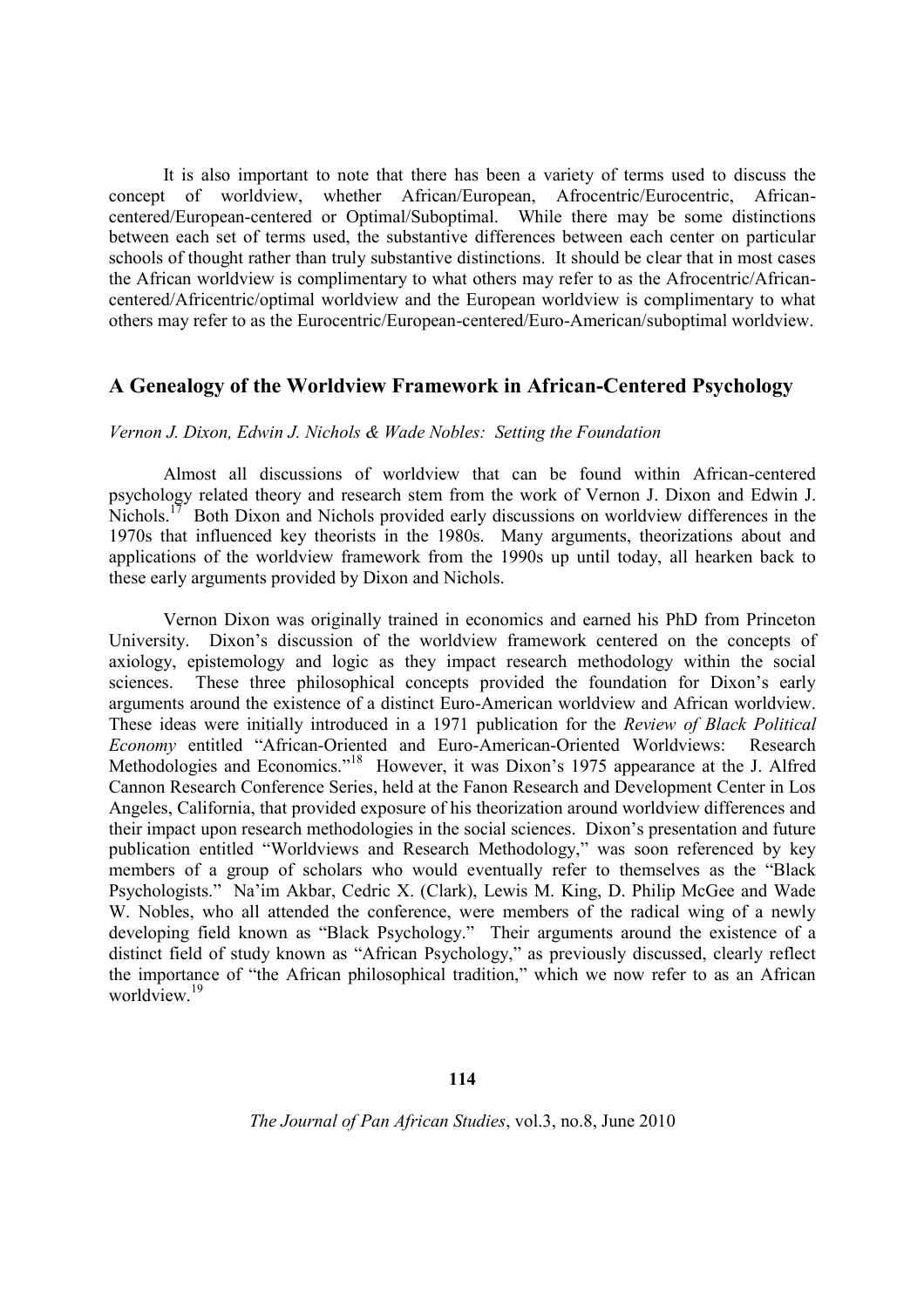In Dixon's 1976 publication, he argued that

…there are certain philosophical characteristics in any given world view which determine the choice of assumptions in particular, and research methodology in general. Research methodology has world view specificity, which results from differences in axiology, epistemology, and logic. If the model is valid, then it will be possible to set forth different approaches to research, each consistent with its respective world view.<sup>20</sup>

Dixon follows by arguing that axiology, epistemology and logic are central tenets of any worldview system. According to Dixon "The dominant value-orientations in the Euro-American world view is what I term the Man-to-Object relationship; while for homeland and overseas Africans, it is what I term the Man-to-Person relationship.<sup>"21</sup> Among Euro-Americans the value orientation is guided by "Doing, Future-time, Individualism and Mastery-over-Nature."<sup>22</sup> Among African descendants, the value orientation of their worldview is based upon "Being, Felttime, Communalism and Harmony-with-Nature.<sup> $23$ </sup> The fundamental axiological difference between the two worldviews is clearly grounded within the relationship between the self and the other.

Dixon then investigates the concept of epistemology. Dixon states that in regards to epistemology "the focus is on how, or the way in which one knows reality or phenomena; i.e., the grounds or method of knowledge."<sup>24</sup> Dixon argues that the distinctions between the two epistemological orientations, can be found between the Euro-American epistemology which he refers to as "Object-Measure Cognition" and the African view which he refers to as "Affect-Symbolic Imagery Cognition."<sup>25</sup> The fundamental distinctions for Dixon are centered on the existence of "empty perceptual space."<sup>26</sup> It is the existence of empty perceptual space within the Euro-American epistemology, which distinguishes it from an African epistemology. Dixon summarizes the epistemological assumption of the Euro-American worldview by stating, "I step back from phenomena, I reflect; I measure; I think; I know; and therefore I am and I feel."<sup>27</sup> While an African epistemological assumption, states, "I feel phenomena; therefore I think; I know." The centrality of empty perceptual space is found within the Euro-American assumption which "steps back" while the African does not, thus negating the existence of any empty perceptual space.

Finally, Dixon investigates the notion of logic between the two worldviews. Logic refers "to the canons and criteria of validity in reasoning or how one organizes what one knows."<sup>28</sup> Dixon believes that distinct approaches to knowledge exist, these varying according to worldview differences. Among Euro-Americans the logic is dichotomous (either/or), and among Africans it is diunital (both/and). According to Dixon, either/or logic is also a reflection of the existence of empty perceptual space.

#### **115**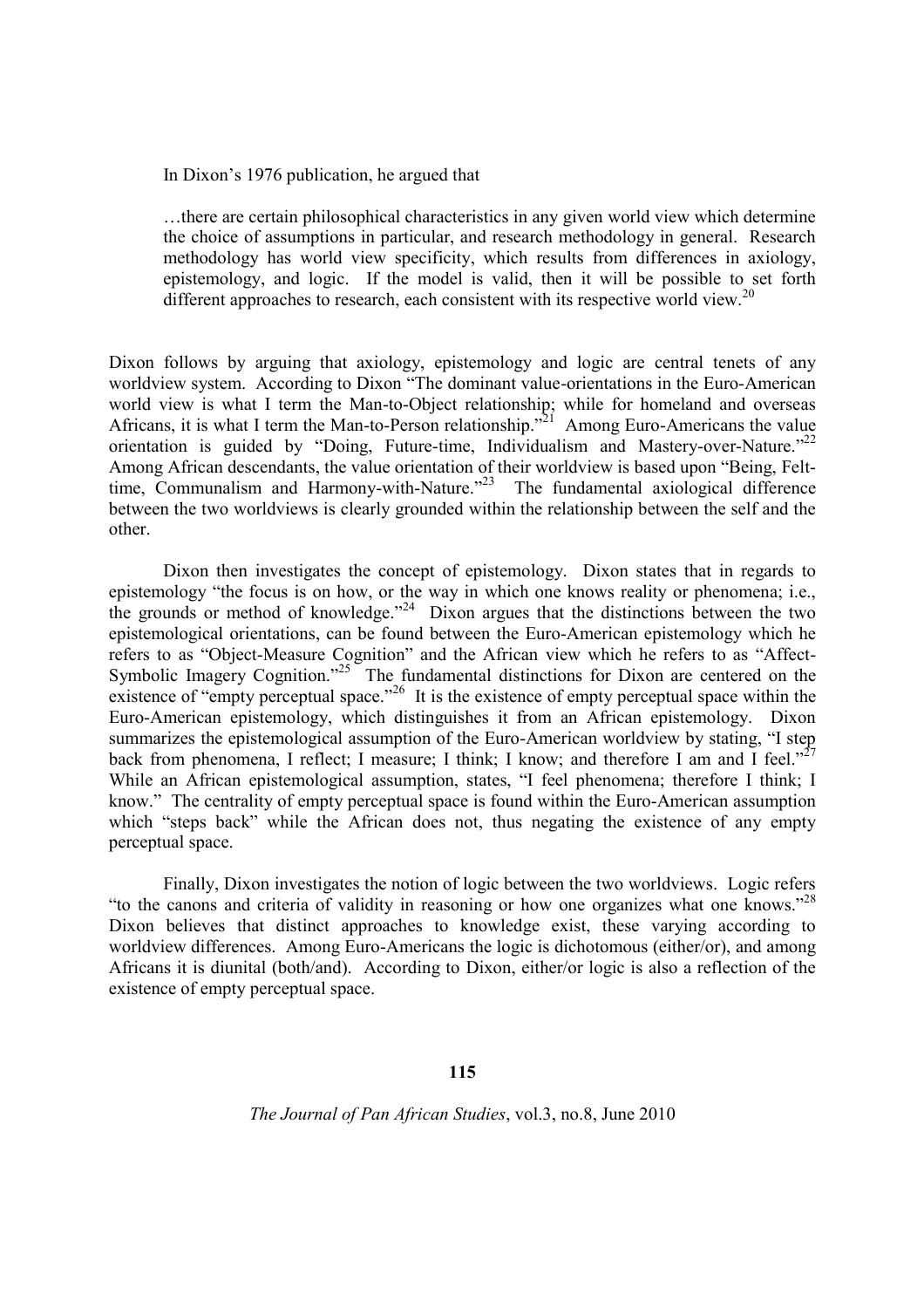#### For example,

[Dichotomous] logic means that a person's knowledge cannot take the form…of a room being simultaneously empty and not-empty. This type of discontinuity or gap among phenomena is quite consistent with a world view oriented towards a perception of a conceptual distance between the observer and the observed along with similar empty perceptual space among the observed. <sup>29</sup>

The term diunital, on the other hand, refers to "something apart and united at the same time."<sup>30</sup> Diunital logic, however, is reflective of the nonexistence of perceptual space. Within the African worldview "a person becomes oriented towards a harmonious oneness between the observer and the observed and in which there is an absence of empty perceptual spaces among phenomena.<sup>331</sup> Dixon's discussion of diunital logic would be developed in other papers, but this discussion provides his current understanding of the basic distinctions between systems of logic as they relate to worldview systems.<sup>32</sup>

Dixon's detailed discussion of axiology, epistemology and logic as they relate to worldview systems would be extremely influential within the work of future Black psychologists. As previously mentioned, Wade Nobles, Na'im Akbar, Cedric X. Clark, Lewis King and D. Philip McGee, were all in attendance and presented papers at the 1975 J. Alfred Cannon Research Conference Series.

However, in a prefatory note of Dixon's "World Views and Research Methodology," he states, "I am deeply indebted to Edwin J. Nicholas [Nichols]. The ideas presented here result from an initial sharing of our intellectual formulations.<sup>33</sup> It is here that we see the connection between Vernon Dixon and Edwin J. Nichols, especially as they relate to questions revolving around worldview. While Dixon produced a number of publications that dealt with worldview, the majority of references to the work of Edwin J. Nichols reference a November 1976 presentation for the World Psychiatric Association and Association of Psychiatrists in Nigeria, held in Ibadan, Nigeria.<sup>34</sup> Yet, Nichols presented similar arguments at the 1972 American Psychological Association conference. This presentation provides a general framework for what would later develop in 1976, along with his other highly referenced publications and presentations throughout the 1980s.

Edwin J. Nichols earned his PhD in Psychology and Psychiatry from the Leopold-Franzens Universitat in Innsbruck, Austria in 1961 and later began working for the National Institute of Mental Health.<sup>35</sup> At the 1972 American Psychological Association conference, Nichols, et al. presented a paper entitled "Child Mental Health in the '70's."<sup>36</sup> Nichols' analysis of the mental health of Black children centered on recognizing the importance of the possibly "different orientations" between Black and white mental health researchers and practitioners.

#### **116**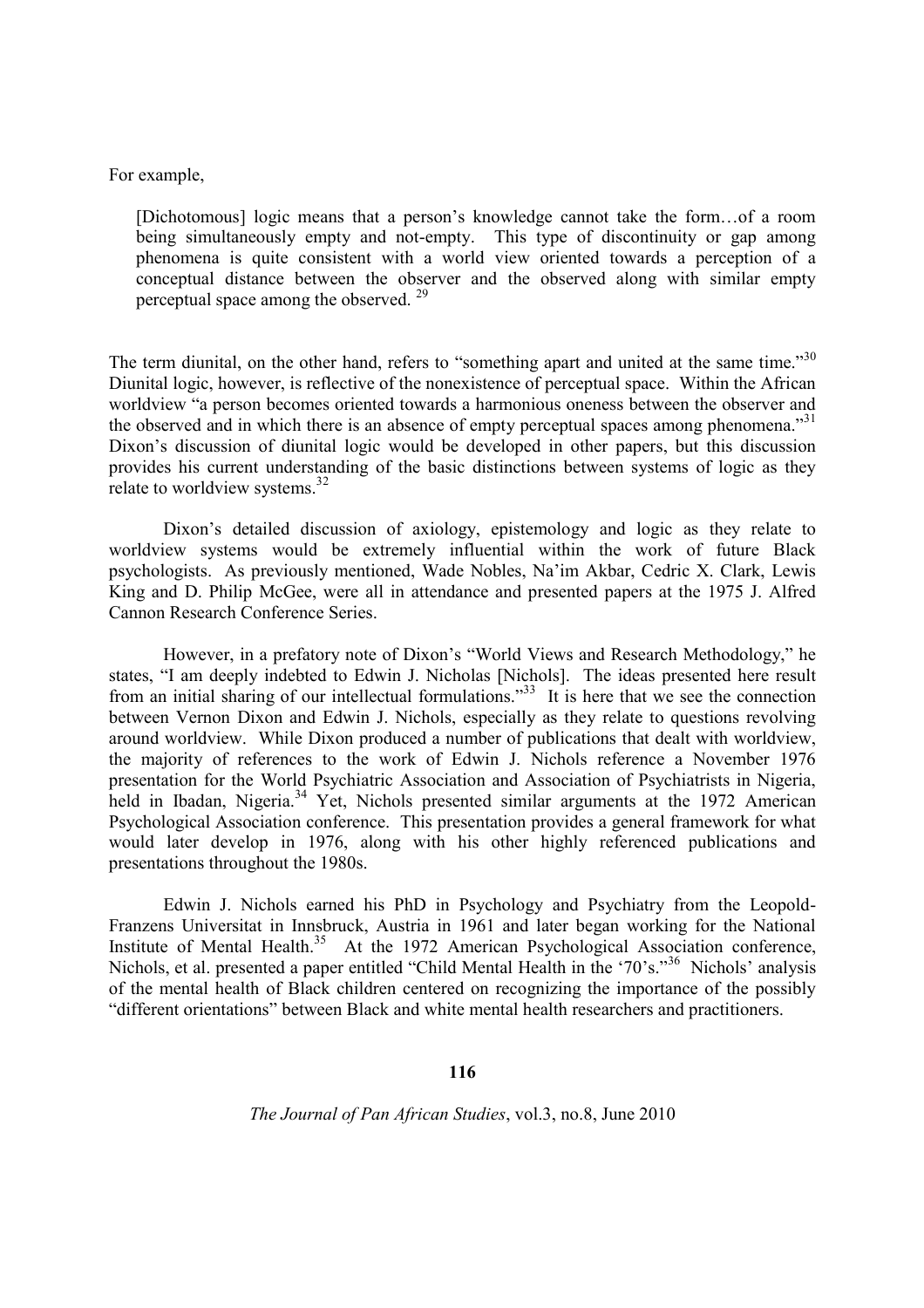Furthermore, Nichols, et al. argued that it was necessary for mental health researchers "to look to the mother of science, philosophy, in order to avoid the pitfalls of the past. All experimental projects should address themselves to these basic philosophical disciplines. They are as follows: epistemological, axiological, logic and ontology."<sup>37</sup> Similar to Dixon, Nichols focuses on questions of epistemology, axiology and logic, with the added concept of ontology.

In his discussion of axiology, Nichols argues that "[t]he axiological value system of the Euro-American must give credence to, [an] understanding [of] the value system embraced by the majority of people in the world, not a man-object value but a man-man [value]."<sup>38</sup> Clarifying these distinctions, Nichols states that, "In [B]lack culture the relationship is *man to man*, in which each person is assumed to have intrinsic value in and of himself. In white European culture the relationship is man to object in which the value of a person is determined by his productivity and achievements."<sup>39</sup> Nichols' explanation of the differences between "man-object values" and "man-man values," is in the same vein as Dixon and what we would later follow from the future work of Nichols. In doing so, Nichols stresses the importance of "human relations" within an African axiology, thus the prioritization of a human-to-human value system.

Regarding epistemological differences, Nichols states, "In [B]lack culture, the orientation for the acquisition of knowledge is: I *feel*, I think; therefore, I am. In white European culture the method of acquisition is: I think, therefore, I am in the Cartesian reference.<sup>346</sup> Thus Nichols correctly argues that "[e]pistemological models wherein subject-object questions remain primary, serve only to confuse… The Afro-American epistemology must also be viewed with understanding  $\lceil$ an] ascribed value—feel – think – being.<sup>341</sup> This understanding of an African [American] epistemology clearly hearkens back to Dixon's arguments.

Lastly, Nichols quickly discusses differences in logic and ontology. Nichols' discussion of logic is in support of the problems of dichotomous and diunital logic. Nichols ends this presentation by stating "…hopefully the epistemological model of the [B]lack scholar, Vernon Dixon will enable America with its multi-ethnic population, [the ability] to come to cultural fruition through diunitalism."<sup>42</sup> Arguably the exchange of ideas by Dixon and Nichols has provided a rich foundation for accurately understanding worldview, worldview differences and their impact on culturally-specific scholarship.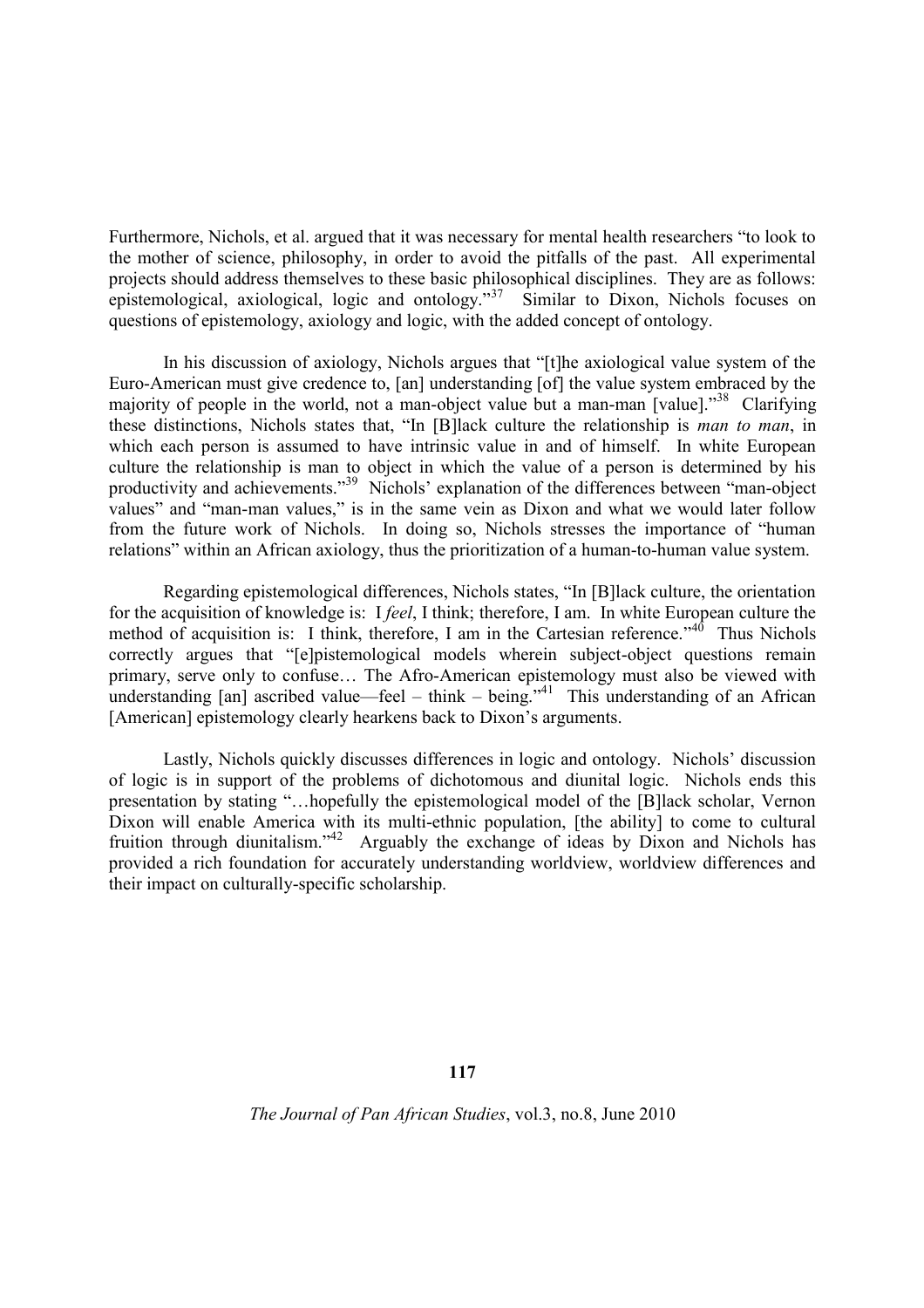While Nichols', et al. 1972 presentation provides a starting point for his articulation of worldview differences, references to his 1976 presentation suggest that he went on to expound worldview differences between Africans and Europeans in a much deeper and profound manner. Unfortunately all citations to this presentation provide no direct quotes but merely a general reference. However, Nichols' 1986 contribution entitled "Cultural Foundations for Teaching Black Children," in *Teaching Mathematics, Volume I: Culture, Motivation, History and Classroom Management* clearly references his 1976 presentation in a prefatory note where Nichols states, "This is part of a schema presented at the 'World Psychiatric Association and Association of Psychiatrists in Nigeria' conference at the University of Ibadan on November 10, 1976, when the author was Visiting Professor of Clinical Psychology and Director of the Child's Clinic of the Institute of Education, University of Ibadan, Nigeria."<sup>43</sup> Thus the arguments in Nichols' 1986 publication, while dated after 1976 can provide insight into his understanding of worldview differences.

In Edwin J. Nichols' 1986 publication, he was principally concerned with understanding and articulating the philosophical basis for the successful education of Black children. Nichols argued that "One way to see more clearly these differences in behavior and thought processes is to examine their basis in philosophy. We can then begin to evolve new strategies for the successful education of African-American children, especially in inner-city schools."<sup>44</sup> Inline with his previous arguments and those of Vernon Dixon, Nichols argues that through an analysis of axiology, epistemology and logic, the culturally-specific philosophical distinctions of African and European peoples will become self-evident leading to culturally grounded teaching that will contribute to the successful education of Black children. Nichols goes on to state, "Black teachers have a special need to develop curriculum materials and utilize manipulatives that enable Black children to focus on African axiology/epistemology/logic sets. However, it is critical that all teachers not be restricted to only one way of viewing the world, for if only European axiology/epistemology/logic sets are practiced, then only selected individuals will benefit $^{3,45}$ 

Nichols' discussion of axiological, epistemological and logic differences are much clearer in this publication and speak to direct connections made by African-centered educational psychologists, along with educational and psychological theorists.<sup>46</sup> Regarding axiology, Nichols argues that "[t]he European focus on Man-Object dictates that the highest value lies in the Object or in the acquisition of the Object."<sup>47</sup> While "[i]n [an] African axiology, the focus is on Man-Man. Here, the highest value lies in the interpersonal relationship between persons."<sup>48</sup> Nichols relates these differences to the education of Black children by stressing the importance of interpersonal relationships between teacher and student.

#### **118**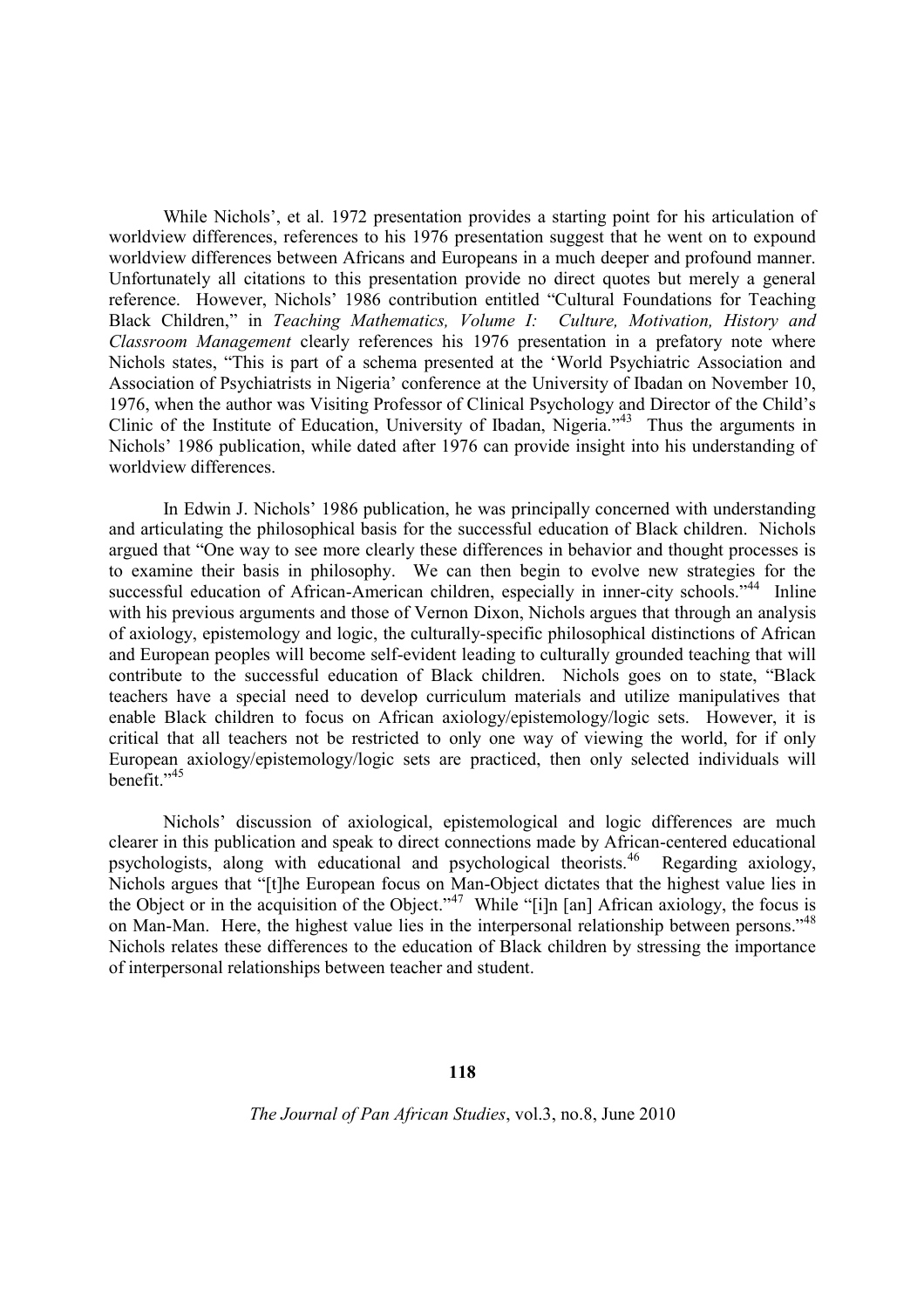In a similar vein, Nichols explains the different epistemological positions of African and European peoples, accordingly "Africans and Europeans also know knowledge differently. Africans know through symbolic imagery and rhythm, while Europeans know through counting and measuring."<sup>49</sup> Nichols' explanation of symbolic imagery and rhythm is focused on knowledge through wholism and constituent parts versus knowledge through the parts leading to the whole. Nichols clarifies this understanding by stating, "African-American children start with a different epistemology, from which they see first the whole. Subsequently, if necessary, they attend to the parts. Teachers in American schools, however, primarily teach from the European model of parts to the whole. The difficulty for Black students is to make the transition from one epistemological framework to another."<sup>50</sup>

Finally, Nichols discusses culturally-specific understandings of logic stating that "[t]he European logic system has its basis in dichotomy, by which reality is expressed as either/or. African logic, however, is diunital, characterized by the union of opposites.<sup> $551$ </sup> Nichols follows by a painstaking analysis of the problematic of dichotomous thinking for educators of Black children suggesting that diunital solutions are possible and valued.

The previous review of the work of Vernon Dixon and Edwin J. Nichols clearly suggests that their articulation of the worldview framework, along with worldview differences as they relate to questions of axiology, epistemology and logic set the foundation for current and future discussions of worldview within African-centered psychology. As the literature clearly points to these two foundational thinkers, it was necessary to meticulously review their contributions to the role, function and place of worldview and the worldview framework within African-centered psychological theory and research. However, another key contributor to discussions of worldview within African-centered psychology is Wade Nobles.<sup>5</sup>

Wade Nobles received his PhD from Stanford University in Experimental <sup>53</sup>Social psychology and was also an attendee and participant in the J. Alfred Cannon Research Conference Series, where Vernon Dixon presented the previously discussed work on "Worldview and Research Methodology." Nobles' interaction with Dixon along with the previous research of the Black political scientist Mack Jones<sup>54</sup>, help to inform Nobles' contributions to discussions of worldview within African-centered psychology. In 1978, Nobles advanced an African-based scientific network. Nobles argued that we should "build our theoretical and empirical analysis from our world-view, normative assumptions, and frame of reference."<sup>55</sup>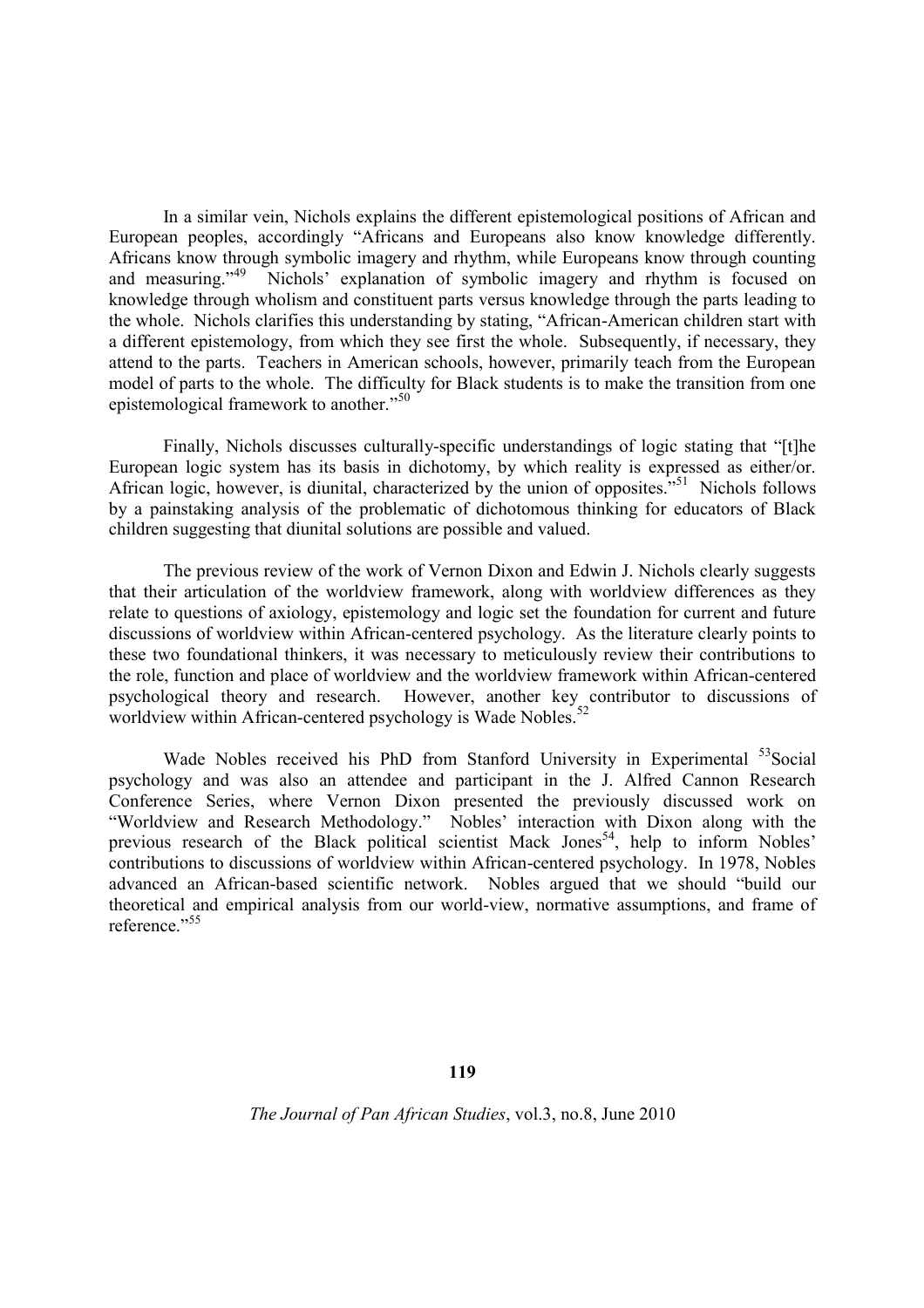Nobles adds that,

In addition to answering specific questions such as who are we? Where did we come from? etc., a *world-view* also defines what people believe to be their 'nature' and the way in which they believe the world *should* operate. Growing directly out of their worldview, the *normative assumptions* of a people summarize their perceptions of the nature of the 'good life' and the political, economic, and cultural forms and/or processes necessary for the realization of that life. A people's *frame of reference*, which is more directly related to academic disciplines and scientific inquiry, serves as the 'lens' through which people perceive the experiential world.<sup>56</sup>

A worldview determines the nature of reality, i.e. how a culture understands the nature of reality. Normative assumptions then determine how reality is perceived. Finally, a frame of reference determines the manner in which this reality should be understood and/or interpreted. As Nobles argues, worldviews, normative assumptions and frames of reference, clearly impact the study of human phenomenon from a culturally-centered perspective.<sup>57</sup>

However, it is Nobles' discussion of worldview that included a discussion of the cosmological and ontological components, which requires our current attention. Accordingly, Nobles emphasizes the necessity of an "African cosmological, ontological and philosophical understanding of the universe..."<sup>58</sup> Nobles goes on to argue:

Ontologically, the African belief system contains the conception of all things in the universe as being 'force' or 'spirit' (*cf*. Tempels, 1959). It is logical, or at least consistent, therefore, that if one believed that all things, including humans, were endowed with the same Supreme Force, that one would also believe that things all are 'essentially' one. For the African, this world-view is based on the ontological identification of 'being (existence) in the universe,' as being characterized by a cosmological 'participation in the Supreme Force.<sup>59</sup>

Thus, ontologically, Nobles argues that an African worldview posits "oneness of being." An African ontology leads to cosmological participation and allows for "the African individual…to be perceived as being interconnected to the existence of everything else."<sup>60</sup> Nobles discussion of the ontological and cosmological aspects of the worldview framework added to the previously developed discussions of axiology, epistemology and logic, as found within the work of Dixon and Nichols. Together these components provide a cultural group's understanding of the universe (cosmology), nature of being (ontology), values (axiology), reasoning (logic) and knowledge (epistemology), all of which contribute to the ways in which people make sense of their reality. These components of worldview are then necessary for accurately understanding the mental, behavioral and spiritual dimensions of African reality, a primary concern of Africancentered psychology.

**120**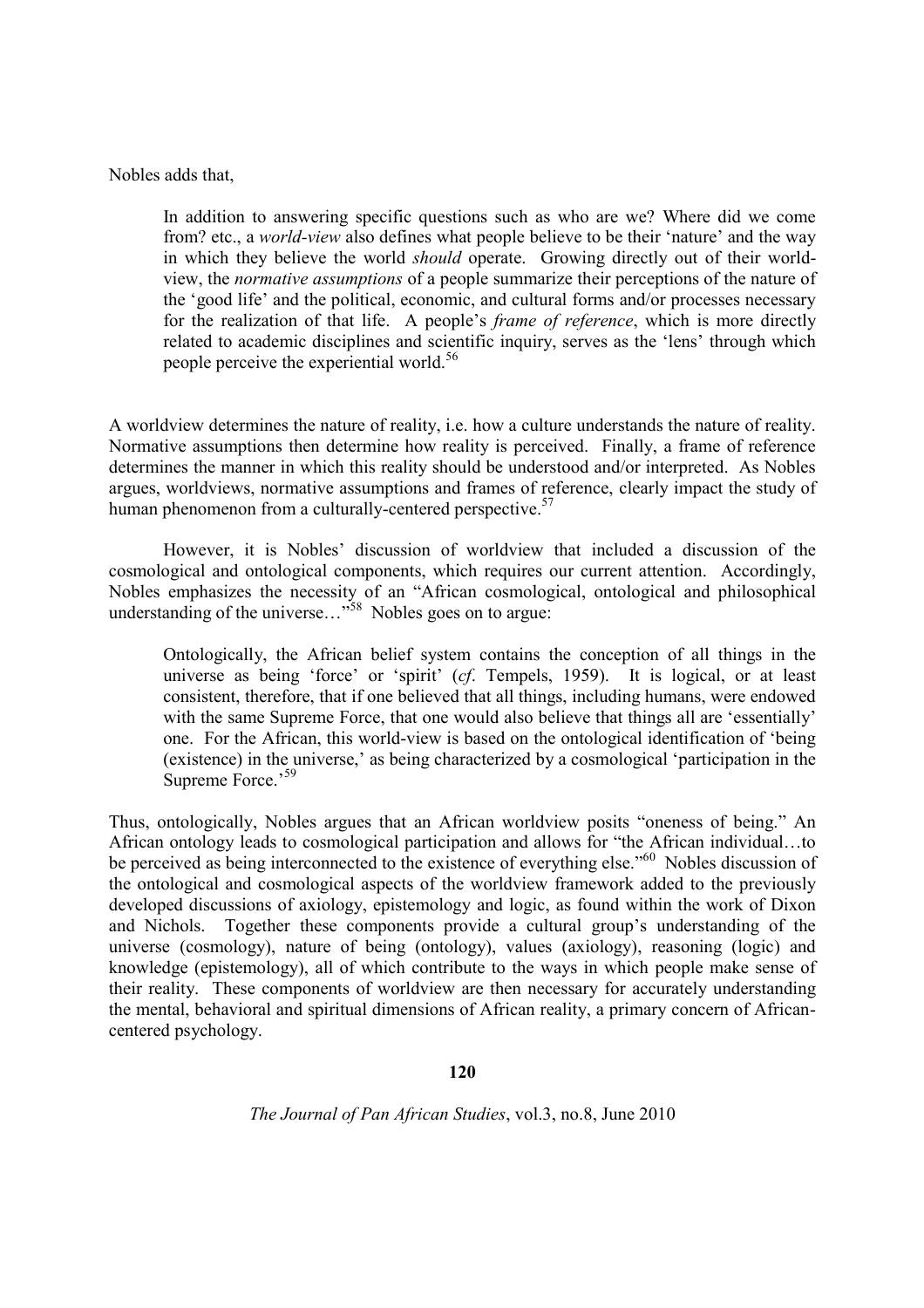At the close of the 1970s Vernon Dixon, Edwin J. Nichols and Wade Nobles, each provided the foundational elements for discussions of worldview within African-centered psychology. Central to this analysis is Vernon Dixon who provided a detailed analysis of axiology, epistemology and logic, as worldview components. As the literature clearly states, Dixon was in communication with both Edwin J. Nichols and Wade Nobles. Nichols and Dixon both seemed to be concerned with questions of axiology, epistemology and logic, while Wade Nobles contributed questions of cosmology and ontology. Together cosmology, ontology, axiology, epistemology and logic makeup the components of worldview systems as currently discussed within African-centered psychology.

#### *Race, Culture and Worldview: From Baldwin (Kambon) to Myers*

As the 1980s began, discussions of worldview and worldview systems would expand beyond the confines suggested by the early works of Dixon, Nichols and Nobles. Specifically, it was the inclusion of discussions of race as it relates to differences in worldview systems. This would be investigated, in a series of publications, by Joseph Baldwin (aka Kobi Kazembe Kalonji Kambon).

Molefi Kete Asante and Abdulai S. Vandi's edited volume *Contemporary Black Thought: Alternative Analyses in Social and Behavioral Sciences* included Baldwin's influential essay that spoke to the relevance of worldview systems and their potential racial origin. Joseph Baldwin's "The Psychology of Oppression," provides the context for the role of race as an essential component for understanding the distinct nature of worldview systems. Baldwin does so by providing clarity on his understanding of definitional systems and their relation to worldview. Baldwin argues that, "A definitional system, in the broadest sense, is therefore essentially the same as the 'world view' of a social system—its peculiar philosophical orientation to the world."<sup>61</sup> As Baldwin develops his discussion of definitional systems as worldviews, he meticulously references Dixon's 1976 publication, showing the important relation of Dixon to this discussion within African-centered psychological literature. However, it is also at this point that Baldwin adds a new dimension to the discussion of worldview. It is here that he argues that worldviews are in fact race-specific. Baldwin states,

it is argued there that race constitutes the principal binding condition underlying the evolution of definitional systems. Such systems in their most basic and fundamental nature therefore have a 'racial character'. That is, they are peculiarly specific to the racial-cultural group with which they are identified. It is further argued that definitional systems reflect the distinct styles of survival maintenance characterizing different racial groups, deriving from their common geographical and historical experiences. Each racial group can therefore be regarded as having its own distinct definitional systems  $[i.e.$  worldview].<sup>62</sup>

#### **121**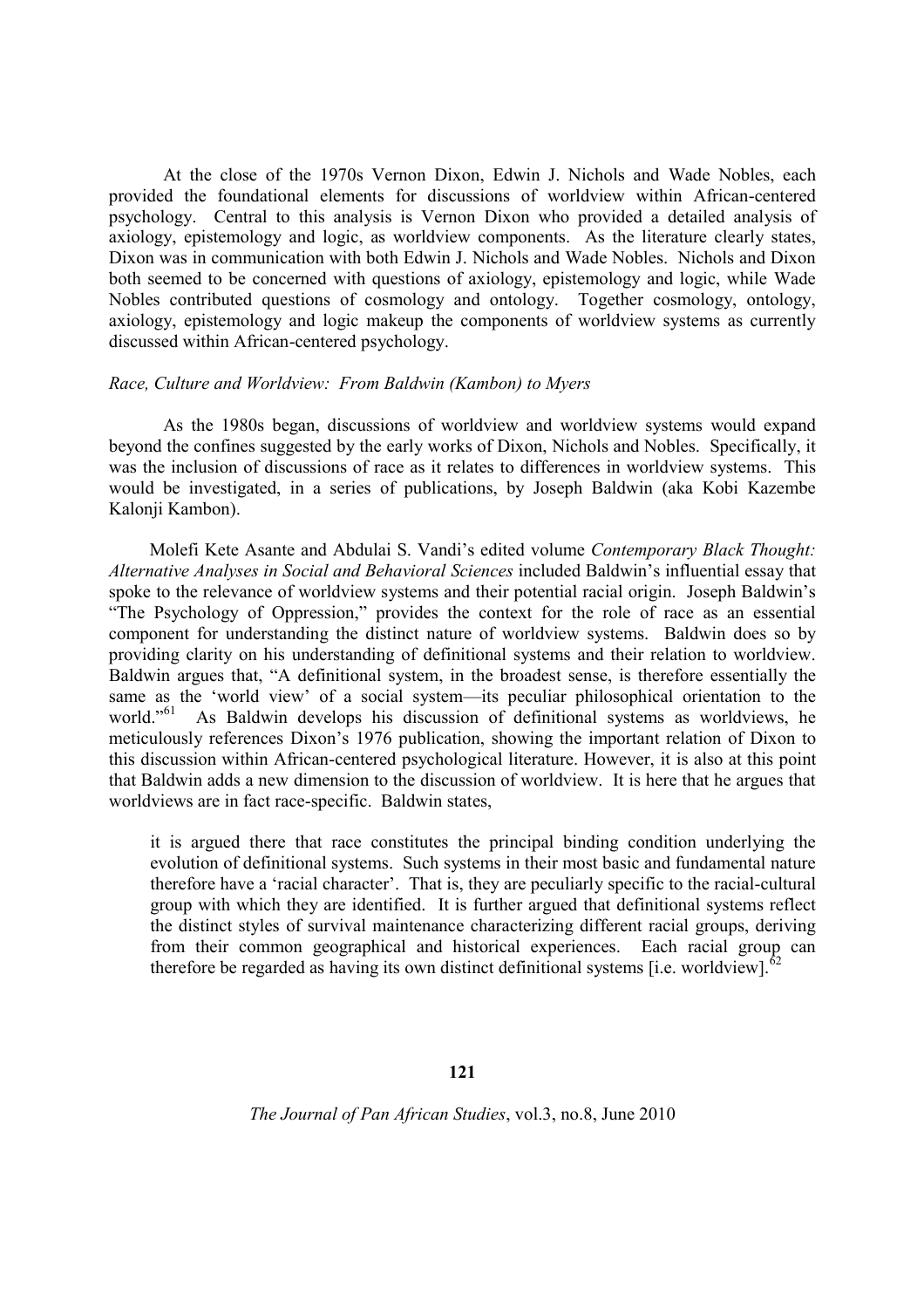Baldwin's inclusion of race as it relates to worldview is consistent with all of his subsequent publications that discuss worldview.

Prior to Baldwin, worldview differences were primarily understood to be cultural and not racial. Neither Dixon, Nichols nor Nobles directly connect race to their discussions of worldview. Dixon believed that his

analysis does not imply that only the philosophical traits of a particular world view characterize people in that ethnic group. Rather, it implies that this set of traits of a particular worldview is dominant, relative to their embodiment of alternative sets. In this context, the discussion focuses on the 'pure' world view particular to each ethnic group, i.e. its dominant profile or its first order. $63$ 

Arguably this leeway allows Baldwin the opportunity to input race into his articulation of worldview difference. Baldwin does this throughout his later publications by connecting discussions of worldview with Cheikh Anta Diop's Two Cradle Theory.

In *The African Personality in America: An African-Centered Framework*, Kobi Kambon relies upon Diop's Two Cradle Theory to "illuminate the nature of African and European worldview differences."<sup>64</sup> In doing so, Kambon uses Diop's theory of cultural unity to support the origins of worldview distinctions between African and European peoples. In *The Cultural Unity of Black Africa: The Domains of Matriarchy and Patriarchy in Classical Antiquity*, Cheikh Anta Diop proposed that

there existed in the beginning, before the successive contacts of peoples and of nations, before the age of reciprocal influences, certain nonessential relative differences among peoples. These differences had to do with the climate and the specific conditions of life. The peoples who lived for a lengthy period of time in their place of origin were molded by their surroundings in a durable fashion. $65$ 

Thus the Two Cradle Theory argues that environmental conditions, modes of sustenance, familial structures and social structures, impact the foundational cultural differences between African and European peoples. Kambon advances that the collectivism, groupness, interrelatedness and interconnectedness of the African worldview are a direct outgrowth of the Southern Cradle, while the individualism, particularism, separateness and distinctiveness of the European worldview are a direct outgrowth of the Northern Cradle. Yet, this merely suggests a cultural explanation for worldview differences. Kambon therefore has to make the argument that race "clearly constitutes the initial condition binding people to a common geography and history through which their common experiences evolve into a distinct worldview system."<sup>66</sup>

#### **122**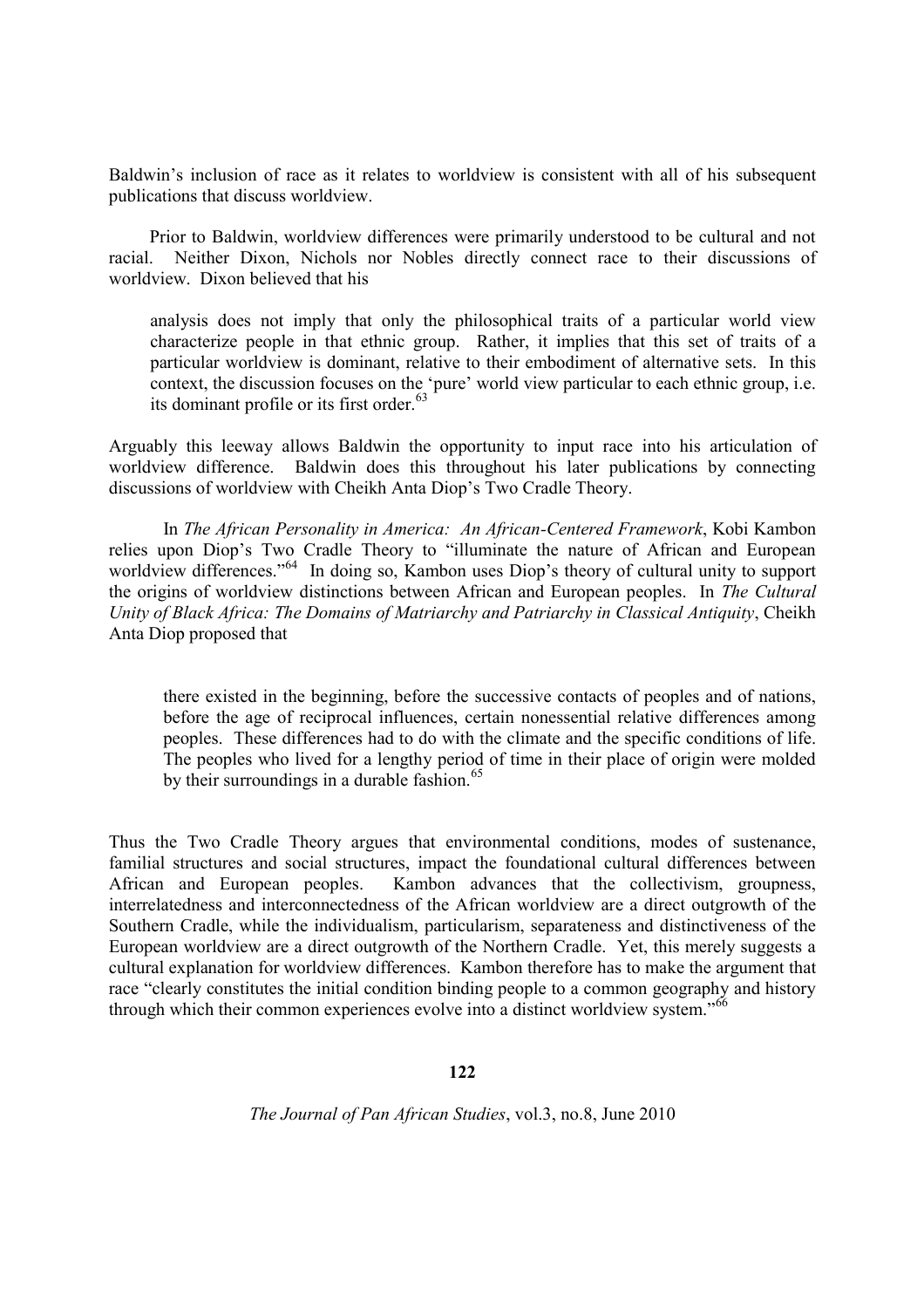In doing so, Kambon clearly connects arguments of culture and race as they relate to worldview differences. In "The Worldviews Paradigm as Conceptual Framework for African/Black Psychology," one of Kambon's more recent publications on the worldview framework, he further synthesizes his previous work around the African worldview and its relation to African-centered Psychology.<sup>67</sup>

Linda James Myers has also been a central voice in advancing the worldview framework within African psychology. However, Myers' approach to discussing worldview differences parts ways with Kambon. As DeReef Jamison correctly acknowledges, "while Kambon's worldview analysis is race-specific, Myers views the African worldview as having 'the cultural and history capacity to unite all of humanity.' (Myers, 1999, xvi)."<sup>68</sup> Yet Myers does argue that the worldview system she discusses is "Afrocentric because it originated in Africa, was evident among the ancient Aztec and Mayan cultures, and now exists throughout the world particularly among people of color, including contemporary Native American cultures."<sup>69</sup> While Myers does not fully espouse a race-centered argument, she does support the reality of fundamental philosophical differences between people of color and those of European ancestry.

In 1988, Linda James Myers' publication of *Understanding an Afrocentric Worldview: Introduction to an Optimal Psychology<sup>70</sup>* made great strides in continuing to push forward the centrality of a worldview framework within African psychology. This work reflected a synthesis of earlier theoretical and empirical research Myers had produced around the application and utilization of the worldview framework. Rather than referring to the different worldview systems based upon cultural or racial markers, Myers introduced the notions of an Afrocentric and Eurocentric or optimal and suboptimal worldviews. It is also important to note that Myers has systematically referenced the work of Edwin J. Nichols in her explanation of worldview systems and differences, specifically his 1972 presentation at the World Psychiatric Association conference in Ibadan, Nigeria.

William Curtis Banks, in 1992 published "The Theoretical and Methodological Crisis of the Africentric Conception," in which he argued that the development of an Africentric research methodology was stymied for a number of reasons. One that was clearly connected to discussions of worldview was the lack of a teleological dimension within the worldview framework. Banks argues that "the absence of a dimension within the Africentric framework of what traditionally is called teleology deprives the framework of an essential source of justification for programs of African-American development."<sup>71</sup> Banks correctly states that African people have consistently held a "sense of directedness, of definite ends, of definite purpose" which we can understand through "the sense of commitment and extended investment that characterize" an African notion of self.<sup>72</sup> Adding this component to the worldview framework extended it beyond discussions of cosmology, ontology, axiology, epistemology and logic. In doing so, Banks' critique of the previous discussions of the worldview framework expanded its usage and relevance within African-centered psychology.

#### **123**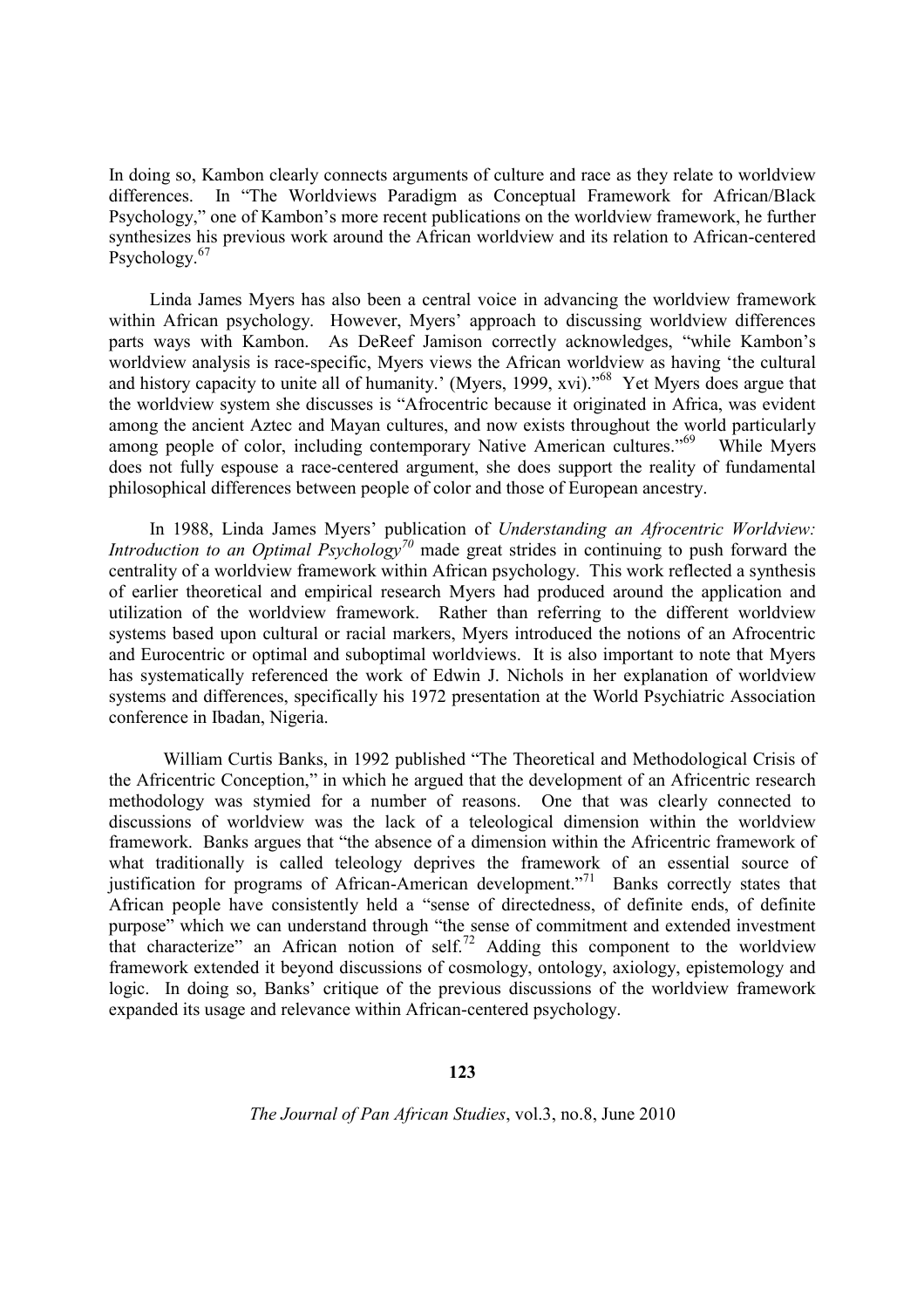Throughout the 1980s and 1990s, discussions of worldview within African psychology came from numerous quarters. However, they all seem to build off of the earlier works developed by Vernon Dixon, Edwin Nichols and Wade Nobles. The discussion of the race specificity of worldview systems, as discussed by Kambon, along with Linda James Myers' more humanistic approach to the discussion of worldview differences, reflects the various means by which African-centered psychologists and psychological theorists have gone about utilizing the worldview framework to advance the field of African psychology. Also, Banks' addition of the teleological component of worldview systems was another added dimension which has helped to strengthen discussions of worldview. Yet, we would be wrong to assume that there have only been theoretical and philosophical discussions of worldview systems within African psychology. In fact, throughout the 1990s and until today many have attempted to empirically investigate worldview systems and differences.

#### *From Theory to Praxis: Empirical Testing and Measuring of Worldview Differences*

While there have been considerable theoretical investigations of the African worldview, there have also been numerous attempts at creating measures to accurately assess the manifestation of worldview differences among African descended and European descended peoples. Today, there are five instruments that have been created which attempt to measure worldview differences.

Following the publication of Linda James Myers' *Understanding an African Worldview*, Derek Montgomery, Mark Fine and Linda James Myers published their preliminary findings on the construction of an instrument to assess an optimal Afrocentric worldview. Relying on the concepts of worldview, ontology, values, logic, identity, acquisition of knowledge and sense of worth, Montgomery, et al. constructed the 31-item Belief Systems Analysis Scale (BSAS) to assess the empirical validity of "an Afrocentric worldview as defined by optimal theory."<sup>73</sup> The findings of Montgomery, et al. "suggest that the BSAS has promising internal consistency and construct validity.<sup>"74</sup> While the findings were only preliminary they did reflect the movement towards testing the empirical validity of the worldview concept and framework.

Joseph A. Baldwin and Reginald Hopkins also contributed to the development of a measure to test the empirical validity of the worldview framework, based upon Baldwin's earlier theorization on worldview. Like Montgomery, et al., Baldwin and Hopkins began preliminary research on the construction of an instrument to measure the validity of the worldview framework and differences between Euro-American and African American worldviews. Relying upon the concepts of ethos, values, customs and psycho-behavioral modalities, Baldwin and Hopkins constructed the 26-item Worldview Scale which was administered to Black and White college students.

#### **124**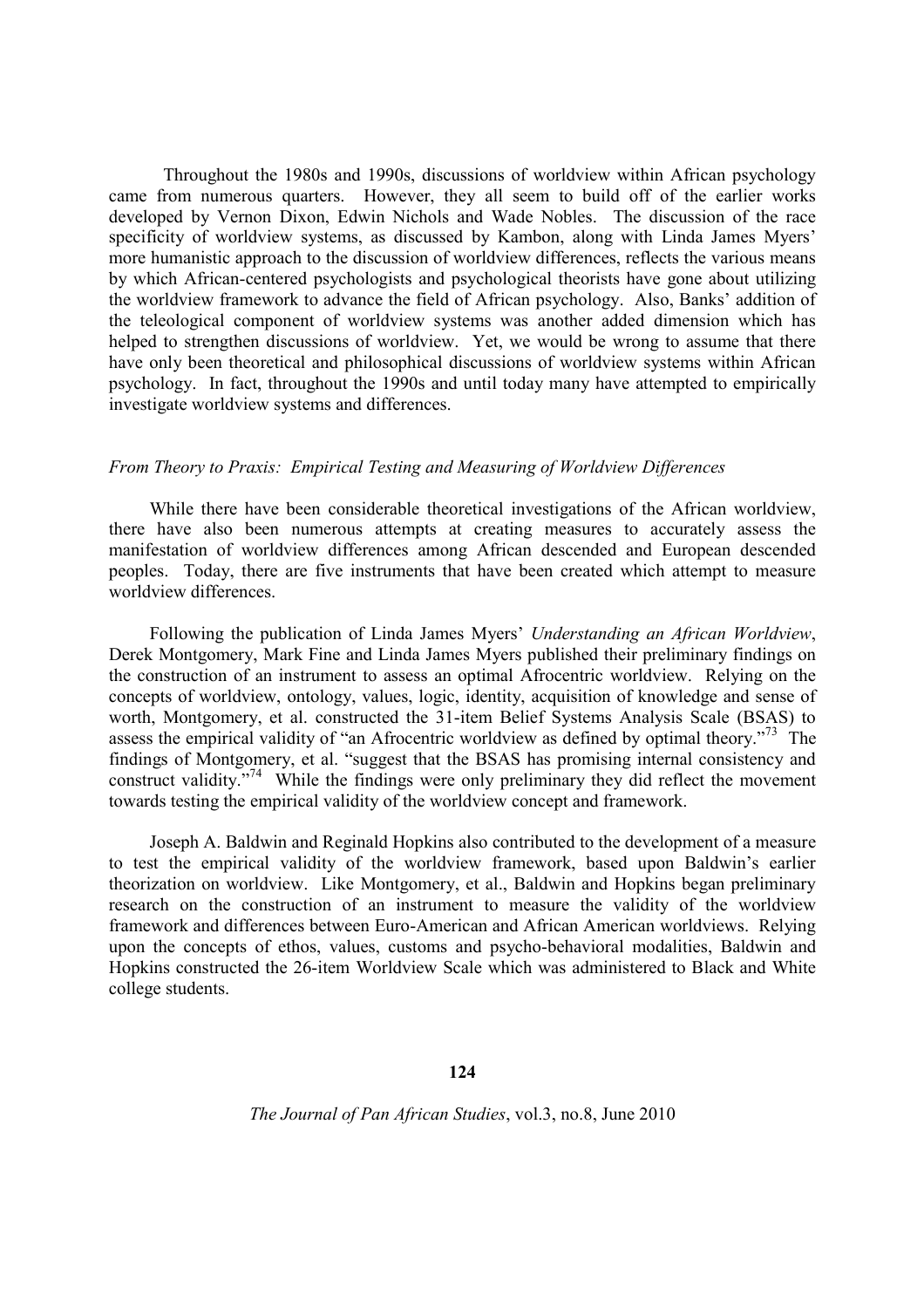As Baldwin and Hopkins argued, "The findings of this preliminary research clearly suggest support for the notion that cultural differences may indeed exist between Black and White Americans, indexed by the construct of worldview."<sup>75</sup> While the findings of both Montgomery, et al. and Baldwin and Hopkins were only preliminary they did set the stage for future developments in testing the empirical validity of the worldview concept and framework.

*The Handbook for Tests and Measurements for Black Populations* includes two additional instruments used to measure worldview differences. Richard C. Kelsey and Robert M. Ransom's "World-View Opinionnaire" relies upon Wade Nobles' early discussion of worldview differences in the development of a 17-item questionnaire.<sup>76</sup> The questionnaire was administered to 253 subjects (students and non-students) from "five sections of the Columbus, Ohio metropolitan area.<sup>"77</sup> Kelsey and Ransom hypothesized that there would be no significant differences between Black and white subjects, and that income, age and sex would not significantly impact differences between Black and white subjects. While the null hypothesis was not completely rejected, Kelsey and Ransom were assured that

across sex, income and race, race had the strongest effects among these variables. Clearly, the results from this study imply that world-view perceptions of Blacks and [w]hites are worthy of serious consideration by educators, counselors, psychologists and other helping persons when considering such things as, curriculum development, teaching, counseling and intervention and treatment approaches.<sup>78</sup>

Similarly, Harriet G. McCombs developed the "Individual/Collective World-View Scale."<sup>79</sup> This is "a 16-item questionnaire which measures attitudes and beliefs about various aspects of psychosocial attitudes and behaviors which have their bases in cultural dynamics."<sup>80</sup> Two small student samples were used to test the validity of this scale, ranging from 25 and 31 subjects per sample (*N*=56). As her preliminary findings McCombs states, "at this early stage of the instrument's development and usage there are no clear answers."<sup>81</sup> Yet five African referents seem to support the manifestation of the African worldview among the African descended student respondents.

Ezemanari Obasi, Lisa Flores and Linda James Myers have developed the most recent attempt at assessing the worldview framework and potential worldview differences in "Construction and Initial Validation of the Worldview Analysis Scale."<sup>82</sup> Obasi, et al. discuss the validity of the construction and utilization of the Worldview Analysis Scale (WAS) due to the prevalence of race related measures which are unable to engage the foundational assumptions which inform human phenomena.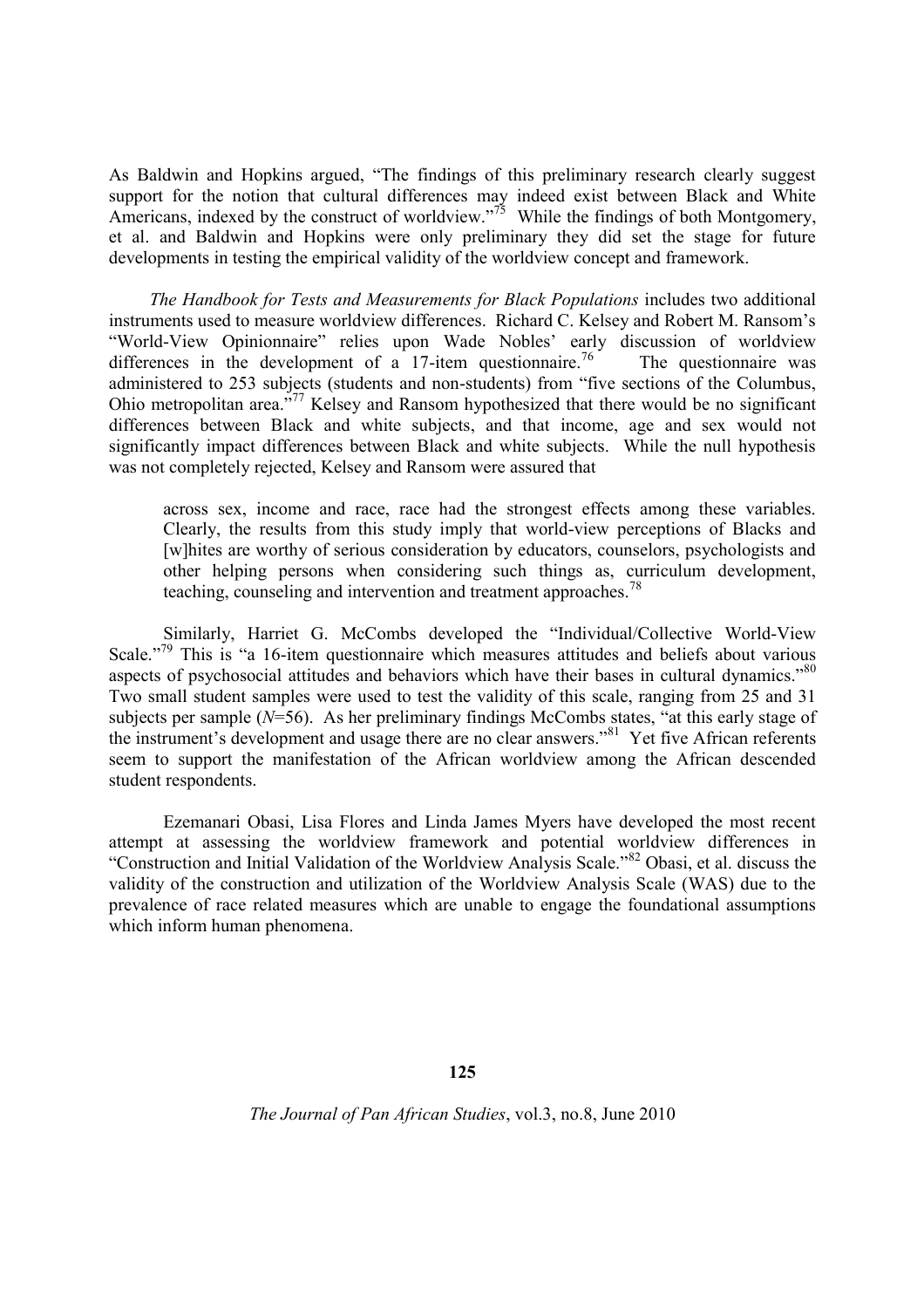Obasi, et al. argue that

although some research on racial constructs, such as racism, racialism, stereotypes, and race related stress to name a few, are very much needed to address the stimulus value that physical features might have on attitude formulation or well-being, a racial paradigm will have little to no utility when the researcher is interested in the cultural factors that influence spiritual, psychological, and/or behavioral phenomena. $83$ 

The WAS is a 45-item scale revolving around "seven subscales: materialistic universe, spiritual immortality, communalism, indigenous values, tangible realism, knowledge of self, and spiritualism."<sup>84</sup> Obasi, et al.'s findings contribute to previous attempts at empirically testing the validity of the worldview framework. Results from African, African American, European, European American and multiethnic respondents validate clear worldview distinctions. Obasi, et al. argue that "[a]lthough African Americans and European Americans live and interact together in the United States, they demonstrate significantly different worldviews that are linked to their cultural past with which they may have little to no direct contact."<sup>85</sup> These findings, along with all of the previous attempts at measuring worldview differences, support the theoretical work of African-centered psychologists who have pioneered the construction of an African-centered perspective that is grounded within an African worldview.

# **Implications for African-Centered Psychology & Africana Studies**

African-centered psychology has been instrumental in advancing theory and research that supports the cultural and intellectual autonomy of African descended peoples. As previously outlined, African-centered psychologists have been able to produce autonomous research and scholarship through their usage, development and interpretation of the concept/framework of *worldview*. The previous analysis of the worldview framework, along with a clear understanding of its usage within the theory and research of African-centered psychology can be helpful for the production of African-centered research throughout Africana Studies.

This genealogical review of the worldview framework within African-centered psychology attempts to function as a model for future investigations of key concepts, theories and models that inform Africana Studies and any of its constituent components. Current and future generations of Africana Studies practitioners are beset with a number of problems that have the potential of stunting the growth of the discipline. One such issue is the lack of intellectual history research produced within the discipline. Africana intellectual history as a subcomponent of Africana History is fertile ground for the interrogation and investigation of the theoretical, paradigmatic and philosophical foundations of the discipline. The application of our scholarly abilities in the investigation of the movement of ideas, concepts and models, within the discipline can lead to clarification on what Black Studies has been about prior to its institutionalization in 1968.

**126**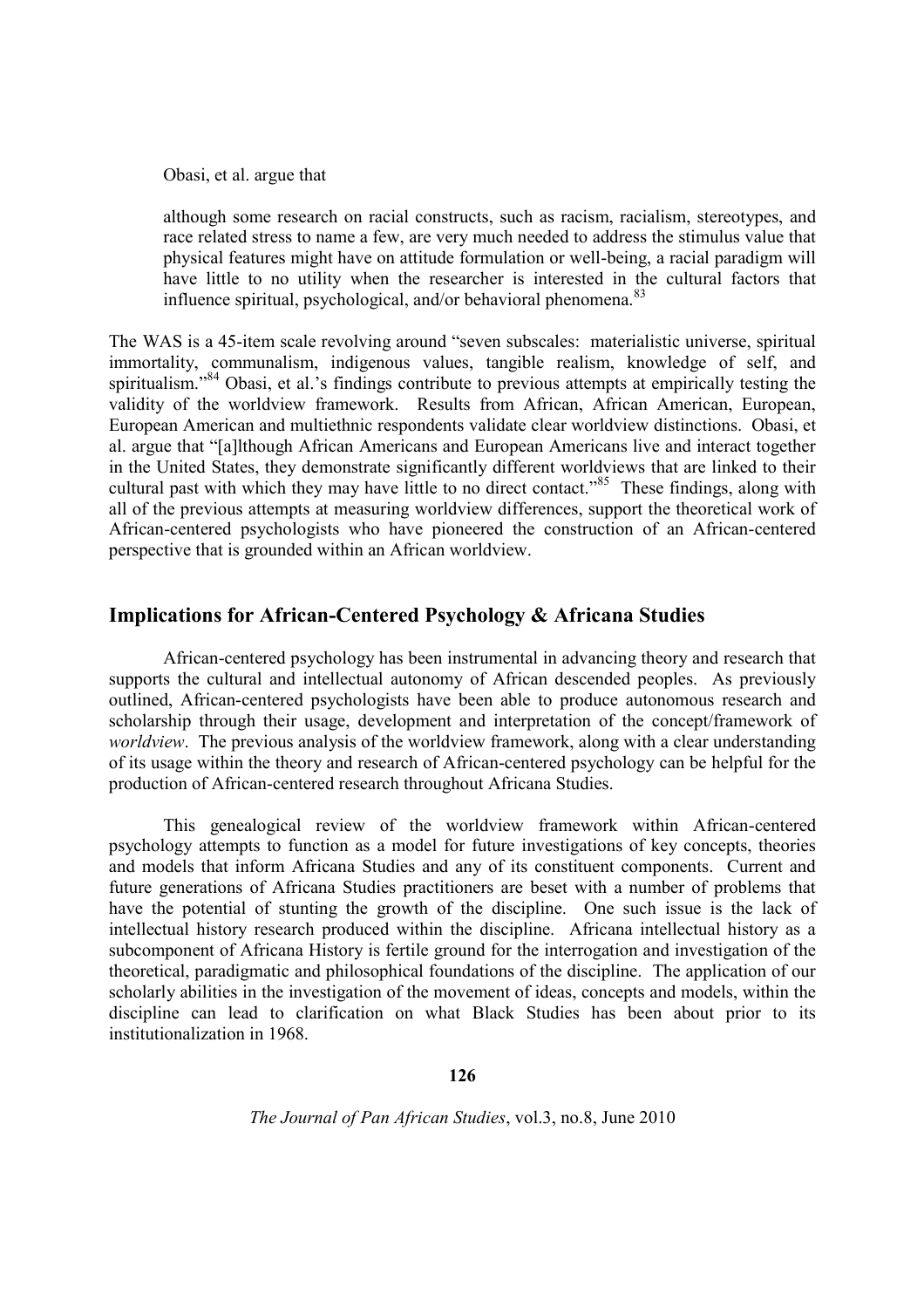Arguments regarding genealogies of knowledge and knowledge production among African-centered scholars are extremely relevant to Africana Studies, along with the subcomponents that make up its disciplinary infrastructure. Genealogical work within Africana Studies rectifies the many pressing problems for both critics and advocates of the discipline. It is the hope that future Africana Studies practitioners and theorists take heed to issues of intellectual history within the discipline of Africana Studies. Not doing so runs the risk of manipulating and reconfiguring the intellectual foundations that have been set in place by previous generations of scholars.

<sup>1</sup> Greg Kimathi Carr, "The African-Centered Philosophy of History: An Exploratory Essay on the Genealogy of Foundationalist Historical Thought and African Nationalist Identity Construction," in *The African World History Project – The Preliminary Challenge*, (Los Angeles: ASCAC Foundation, 1997), 285-320.

2 See "genealogy" in Joseph Childers and Gary Hentzi, *The Columbia Dictionary of Modern Literary and Cultural Criticism*. New York: Columbia University Press, 1995.

<sup>3</sup> Cedric X. (Clark), D. Phillip McGee, Wade Nobles, & Luther X. (Weems), "Voodoo or IQ: An Introduction to African Psychology," *Journal of Black Psychology* 1, no. 2 (1975), 9.

4 Ibid.

 $6$  X. (Clark), et. al. "Voodoo or IQ," 23.

## **127**

Much of this project is a synthesis of two previous works: Karanja Keita Carroll "Africana Studies and Research Methodology: Revisiting the Centrality of the Afrikan Worldview in Africana Studies Research and Scholarship," *Journal of Pan African Studies*, 2, no. 2 (2008): 4- 27 and "A Genealogical Review and Critical Inquiry of the African Worldview Framework in Africana Studies Related Theory and Research," under review for *Africana Studies: A Review of Social Science Literature*. Medasi to Danielle Wallace, DeReef Jamison, Sekhmet Ra Em Kht Maat, Geneva Moore, and Daudi Ajani ya Azibo, for their support and critical feedback.

<sup>5</sup> Joseph A. Baldwin, "The Role of the Black Psychologists in Black Liberation," in *African American Psychology: Theory, Research and Practice*, eds. A. Kathleen Hoard Burlew, W. Curtis Banks, Harriette Pipes McAdoo and Daudi Ajani ya Azibo (Newbury Park: Sage, 1992), 49.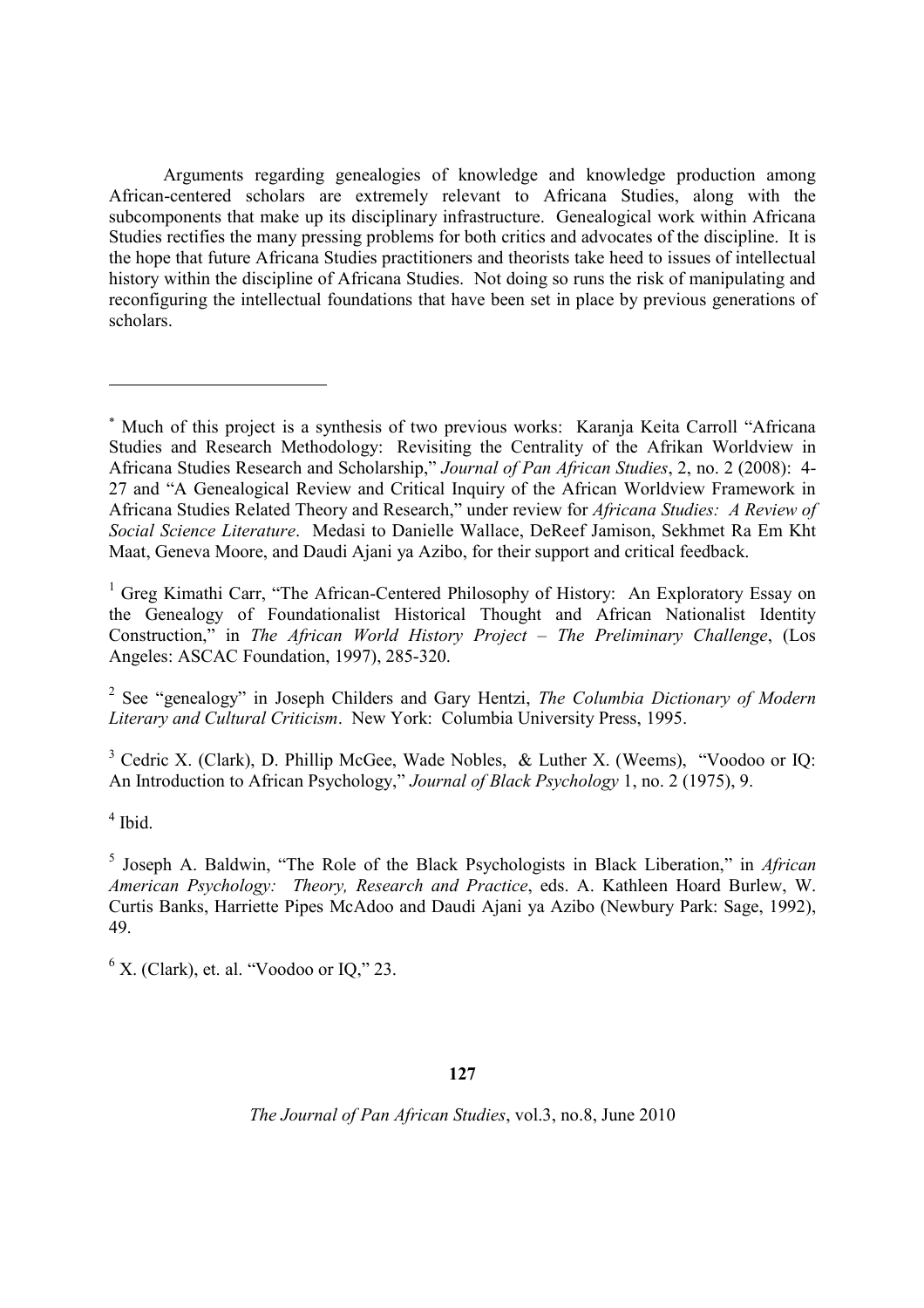7 Joseph A. Baldwin, "African (Black) Psychology: Issues and Synthesis," *Journal of Black Studies* 16, no. 3 (1986), 243.

8 Ibid.

<sup>9</sup> Cheryl Tawede Grills, "African Psychology," in *Black Psychology*, ed. Reginald Jones (Hampton: Cobb & Henry Publishers, 2006), 172.

 $10$  Ibid., 173.

 $11$  Azibo, "Articulating the Distinction".

<sup>12</sup> DeReef F. Jamison, "Through the Prism of Black Psychology: A Critical Review of Conceptual and Methodological Issues in Africology as Seen Through the Paradigmatic Lens of Black Psychology" *Journal of Pan African Studies*, 2, no, 2 (2008), 96-117.

<sup>13</sup> Azibo, "Articulating the Distinction," Daudi Ajani Ya Azibo, "Africentric Conceptualizing as the Pathway to African Liberation," *International Journal of Africana Studies* 5 (1999), 1-31 and Carroll, "Africana Studies and Research Methodology".

<sup>14</sup> Faye H. Belgrave and Kevin W. Allison, *African American Psychology: From Africa to America*, (Thousand Oaks: Sage Publications, 2006), 28.

<sup>15</sup> Dona Richards (aka Marimba Ani), "The Ideology of European Dominance," *Western Journal of Black Studies* 3, no. 4 (1979), 244-251; Dona Richards, "European Mythology: The Ideology of 'Progress'," in *Contemporary Black Thought*, eds. Molefi Kete Asante and Abdulai S. Vandi (Beverly Hills: Sage Publications, 1980), 59-79; Marimba Ani, *Yurugu: An African-Centered Critique of European Cultural Thought and Behavior* (Trenton: African World Press, 1994).

<sup>16</sup> Vernon J. Dixon, "African-oriented and Euro-American-oriented worldviews: Research Methodologies and Economics," *Review of Black Political Economy* 7, no. 2 (1971), 119-156; Vernon J. Dixon, "Worldviews and Research Methodology," in *African Philosophy: Assumption and Paradigms for Research on Black Persons*, eds. Lewis King, Vernon J. Dixon & Wade W. Nobles, (Los Angeles: Fanon R & D Center, 1976), 51-102; Kobi Kambon (aka Joseph Baldwin), *The African Personality in America: An African-Centered Framework* (Tallahassee: Nubian Nation Publications, 1992); Kobi Kambon, "The Africentric Paradigm and African-American Psychological Liberation" in *African Psychology in Historical Perspective and Related Commentary*, ed. Daudi Ajani Ya Azibo, (Trenton: Africa World Press, 1996), 57-69;

#### **128**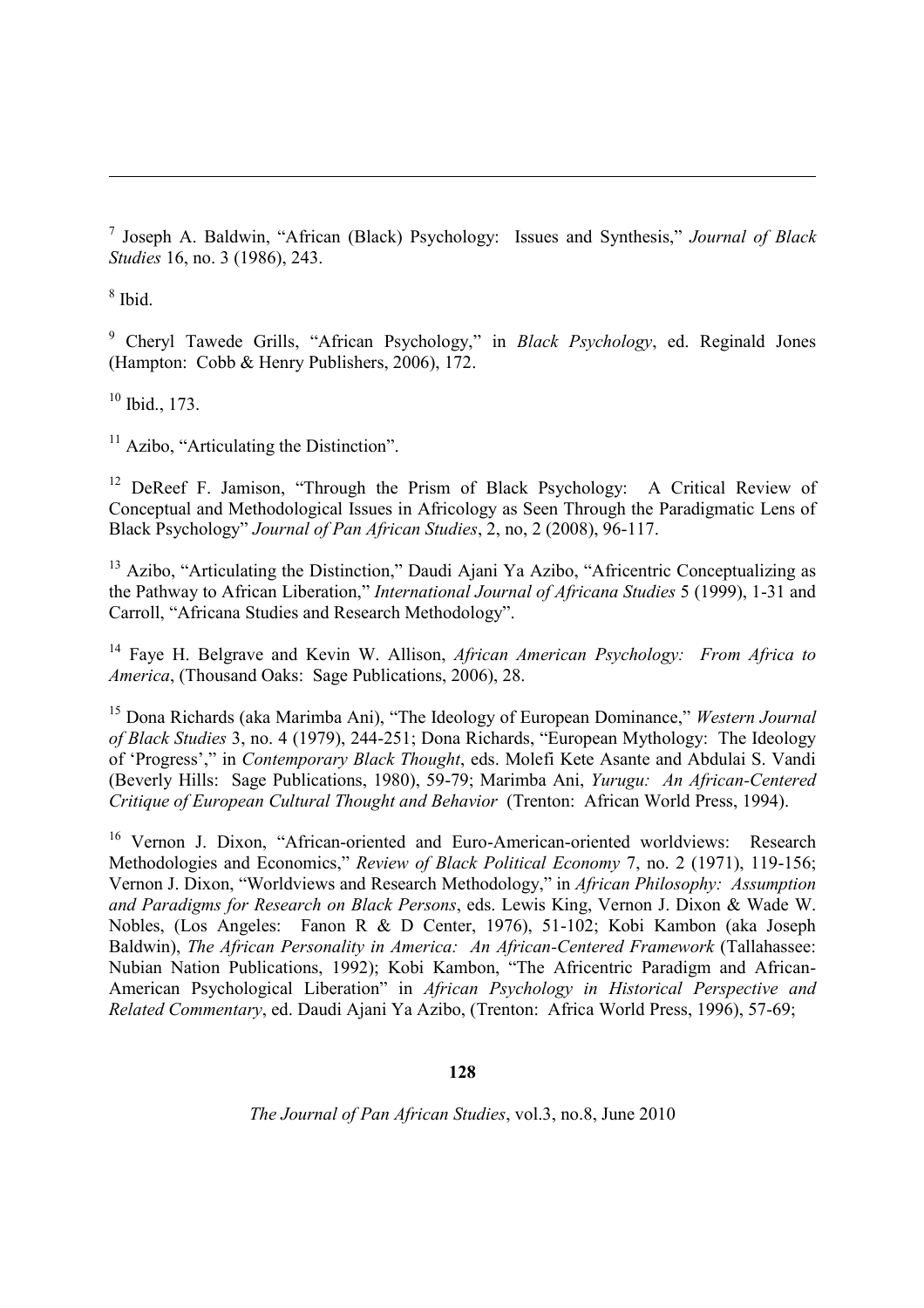Kobi Kambon, *African/Black Psychology in the American Context: An African-Centered Approach*, (Tallahassee: Nubian Nation Publications, 1998); Linda James Myers, "Expanding the Psychology of Knowledge Optimally: The Importance of Worldview Revisited," in *Black Psychology*, ed. Reginald Jones (Berkeley: Cobb & Henry Publishers, 1991), 15-32; Linda James Myers, *Understanding an Afrocentric World View: Introduction to an Optimal Psychology* (Dubuque: Kendall/Hunt Publishing Company, 1988); William Curtis Banks, "The Theoretical and Methodological Crisis of the Africentric Conception," *Journal of Negro Education* 61, no. 3 (1992), 262-272; Azibo, "Africentric Conceptualizing"; Azibo, "Articulating the Distinction".

 $17$  While there are others who have discussed and utilized the worldview framework and concept prior to Vernon J. Dixon and Edwin J. Nichols, this analysis centers around Dixon and Nichols' impact on the development and usage of worldview as understood today. For a detailed analysis of Vernon Dixon's impact on research methodology within Africana Studies, see Carroll, "Africana Studies and Research Methodology."

<sup>18</sup> Dixon, "African-oriented and Euro-American-oriented worldviews."

<sup>19</sup> Cedric X. Clark, D. Phillip McGee, Wade Nobles, & Luther X. (Weems), "Voodoo or IQ: An Introduction to African Psychology," *Journal of Black Psychology* 1, no. 2 (1975), 9-29.

<sup>20</sup> Dixon, "World Views and Research Methodology," 53.

 $^{21}$  Ibid., 54-55.

 $^{22}$  Ibid., 56.

 $23$  Ibid.

 $^{24}$  Ibid., 67.

- $25$  Ibid., 67.
- $26$  Ibid., 68-70.
- $27$  Ibid., 69.

 $28$  Ibid., 75.

**129**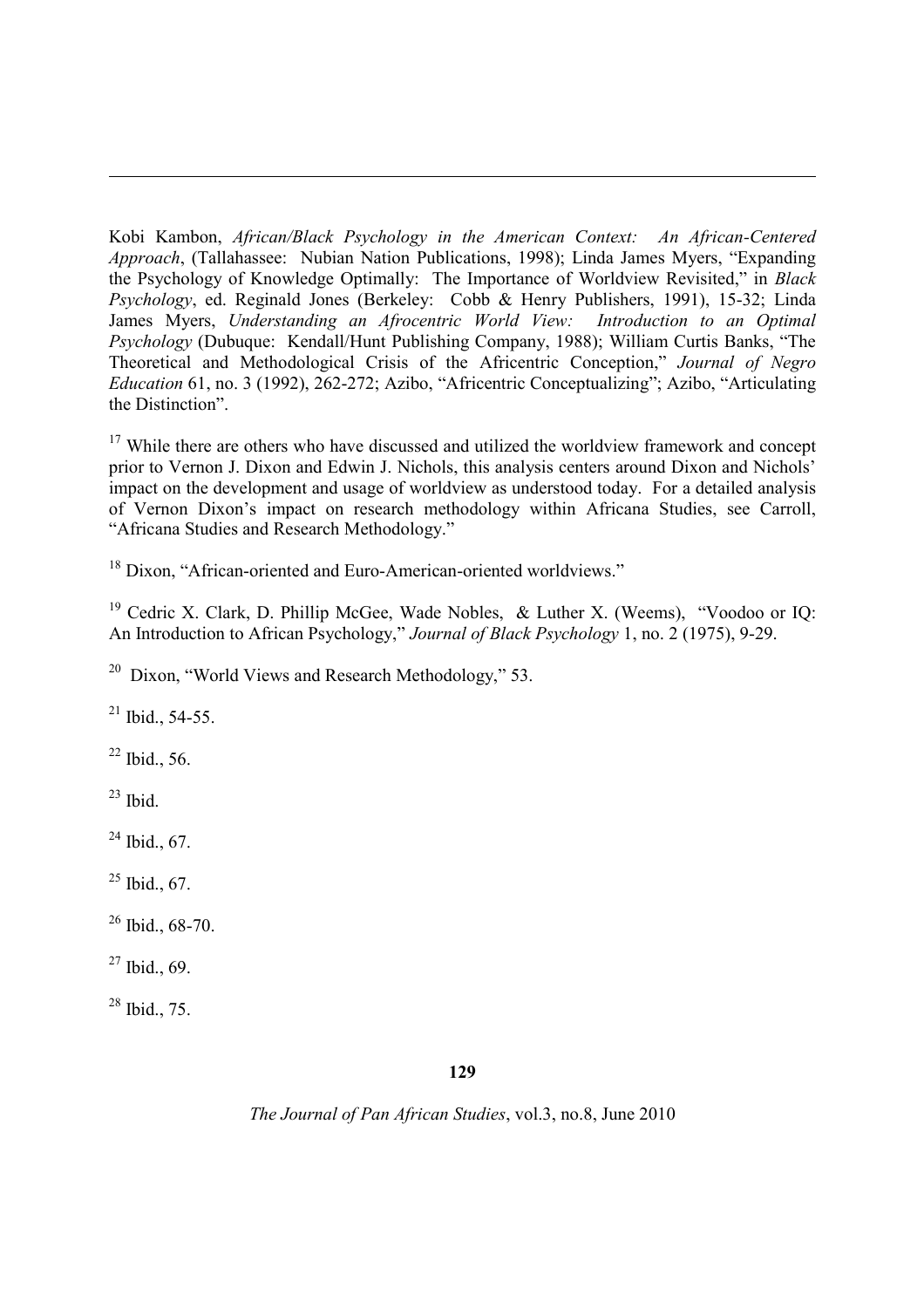<sup>29</sup> Ibid., 75.

<sup>30</sup> Ibid., 76.

 $31$  Ibid., 76.

<sup>32</sup> Vernon J. Dixon, "The Di-unital Approach to 'Black Economics'," *The American Economic Review* 60, no. 2 (1970), 424-429.

<sup>33</sup> Dixon, "World Views and Research Methodology," 51.

<sup>34</sup> Linda James Myers, "Expanding the Psychology of Knowledge Optimally: The Importance of Worldview Revisited," in *Black Psychology*, ed. Reginald Jones (Berkeley: Cobb & Henry Publishers, 1991), 15-32; Linda James Myers, *Understanding an Afrocentric World View: Introduction to an Optimal Psychology* (Dubuque: Kendall/Hunt Publishing Company, 1988); Linda James Myers, "Transpersonal Psychology: The Role of the Afrocentric Paradigm" in *African American Psychology: Theory, Research and Practice*, eds. A. Kathleen Hoard Burlew, W. Curtis Banks, Harriette Pipes McAdoo and Daudi Ajani ya Azibo (Newbury Park: Sage, 1992), 5-17; and Derek E. Montgomery, Mark A. Fine and Linda James-Myers, "The Development and Validation of an Instrument to Assess an Optimal Afrocentric Worldview," *Journal of Black Psychology*, 17, no. 1 (1990), 37-54.

<sup>35</sup> Robert L. Williams, *History of the Association of Black Psychologists* (Bloomington: AuthorHouse, 2008), 549-572.

<sup>36</sup> Edwin J. Nichols and Others, "Child Mental Health in the '70's." Paper presented at the American Psychological Association Annual Meeting, Honolulu, Hawaii, September 6, 1972. Available via ERIC: ED075516.

 $37$  Nichols, et. al. 19.

<sup>38</sup> Ibid., 19.

<sup>39</sup> Ibid., 18.

 $40$  Ibid., 18.

 $41$  Ibid., 20.

**130**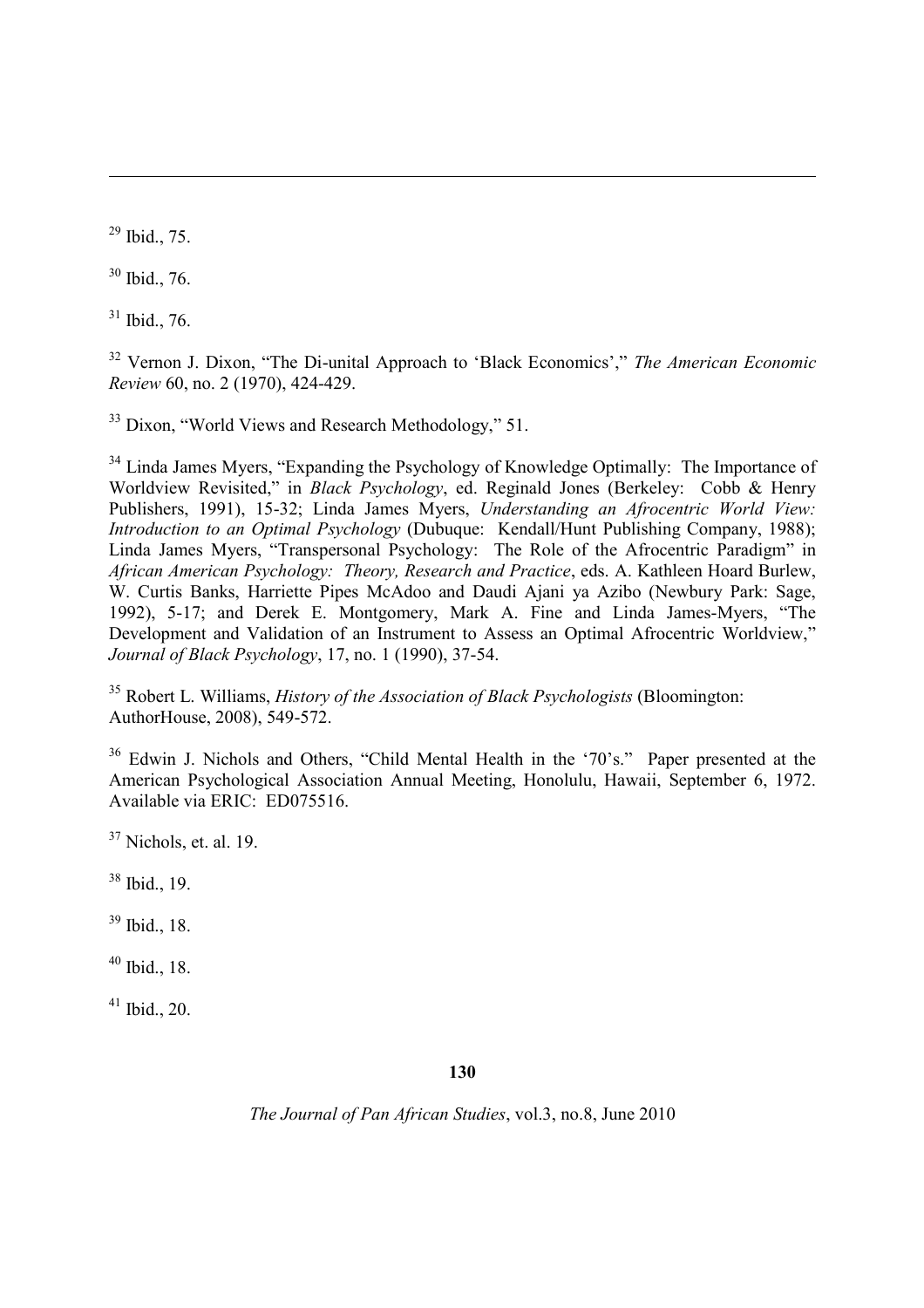$42$  Ibid.

<sup>43</sup> Nichols, "Cultural Foundations for Teaching Black Children," in *Teaching Mathematics: Volume 1. Culture, Motivation, History and Classroom Management*, ed. O. M. T. Rattery (Washington, DC: Institute of Independent Education, 1986), 10.

 $44$  Ibid., 10.

 $45$  Ibid., 16.

<sup>46</sup> Carol D. Lee, Kofi Lomotey, and Mwalimu Shujaa, "How Shall We Sing Our Sacred Song in a Strange Land? The Dilemma of Double Consciousness and the Complexities of an African-Centered Pedagogy," *The Journal of Education* 172, no. 2 (1990), 45-61; Carol D. Lee, "Profile of an Independent Black Institution: African-Centered Education at Work - New Concept Development Center," *The Journal of Negro Education* 61, no. 2 (1992), 160-177; Amos Wilson, *Awakening the Natural Genius of the Black Child* (New York: Afrikan World InfoSystems, 1991); Mwalimu J. Shujaa, "Education and Schooling: You Can Have One Without The Other," in *Too Much Schooling, Too Little Education: A Paradox of Black Life in White Societies*, ed. M. Shujaa (Trenton: Africa World Press, 1994), 13-36; Kwame Agyei Akoto, "Notes on an Afrikan Centered Pedagogy," in *Too Much Schooling, Too Little Education: A Paradox of Black Life in White Societies*, ed. M. Shujaa (Trenton: Africa World Press, 1994), 319-337; Asa Hilliard, *SBA: The Reawakening of the African Mind* (Gainesville: Makare, 1997); Theresa Perry, Claude Steele and Asa Hilliard *Young, Gifted and Black: Promoting High Achievement Among African American Students*, (New York: Beacon Press, 2004).

<sup>47</sup> Nichols, "Cultural Foundations for Teaching Black Children," 11.

<sup>48</sup> Ibid.

 $49$  Ibid., 12.

<sup>50</sup> Ibid., 13.

 $51$  Ibid., 14.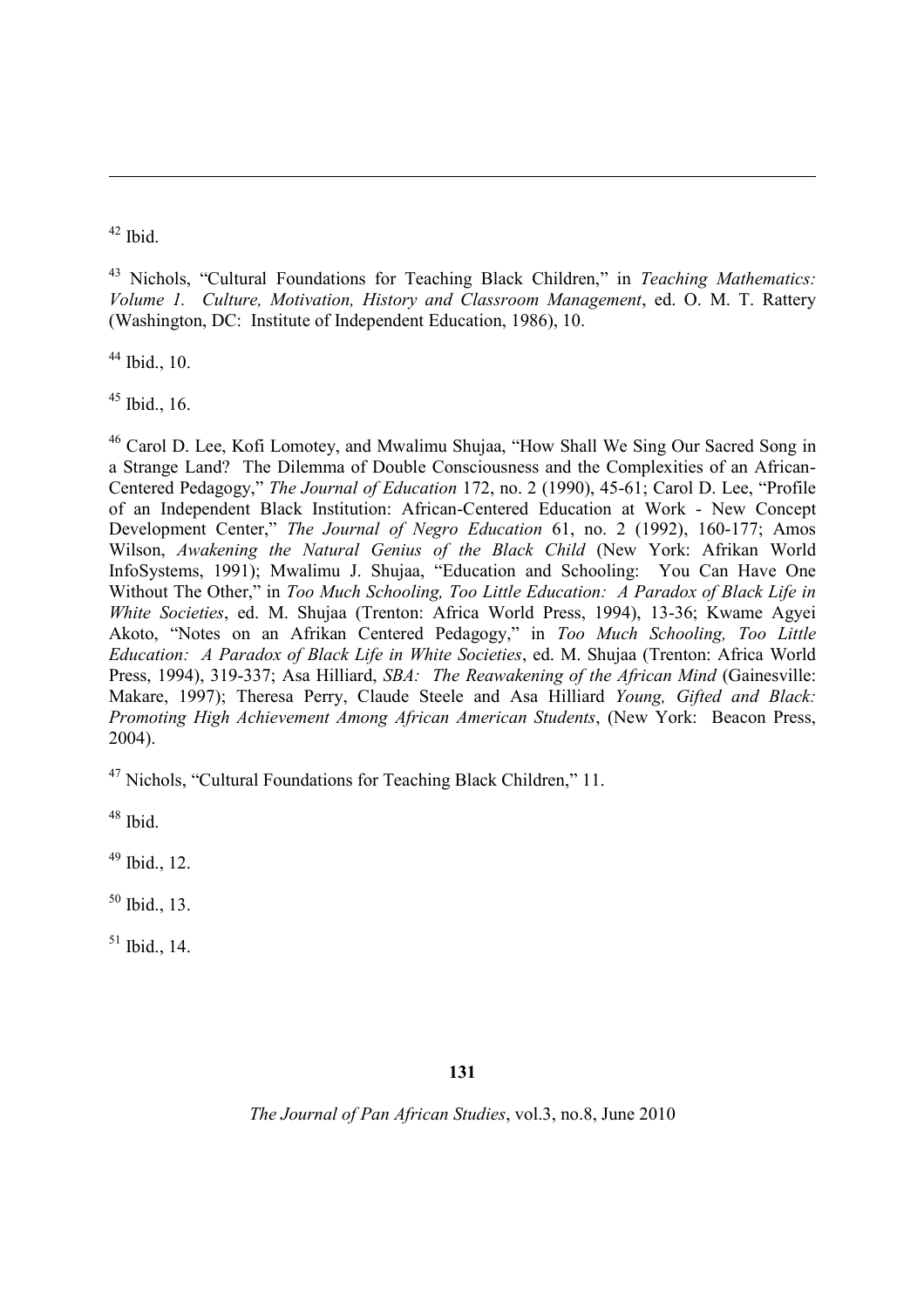<sup>53</sup> Williams, *A History of the Association of Black Psychologists*, 138-156.

<sup>54</sup> Mack H. Jones, "Scientific Method, Value Judgments, and the Black Predicament in the U.S.," *The Review of Black Political Economy*, 7 (1976), 7-21.

<sup>55</sup> Wade Nobles, "Toward an Empirical and Theoretical Framework for Defining Black Families," *Journal of Marriage and the Family* 40, no. 4 (1978), 683.

<sup>56</sup> Ibid., author's emphasis, 682.

<sup>57</sup> Nobles, "Toward an Empirical and Theoretical Framework".

 $58$  Ibid., 684.

<sup>59</sup> Ibid., 684.

 $60$  Ibid.

<sup>61</sup> Joseph Baldwin, "The Psychology of Oppression" in *Contemporary Black Thought: Alternative Analyses in Social and Behavioral Sciences*, eds. Molefi Asante and Abdulai S. Vandi (Thousand Oaks: Sage, 1980), 97.

<sup>62</sup> Ibid., 98.

<sup>63</sup> Dixon, "World Views and Research Methodology, 54.

<sup>64</sup> Kambon, *The African Personality in America*, 8.

<sup>65</sup> Cheikh Anta Diop, *The Cultural Unity of Black Africa: The Domains of Matriarchy & Patriarchy in Classical Antiquity*, (London: Karnak House, 1989), 3.

<sup>66</sup> Kambon, *The African Personality in America*, 6.

## **132**

<sup>52</sup> Prior to 1978, Wade Nobles published "Extend Self, Rethinking the so-called Negro Self-Concept," *Journal of Black Psychology* 2, no. 2 (1976), 15-24. However, this text utilizes a discussion of worldview which is generalized and does not attempt to establish an understanding centered on the key concepts stressed in this essay.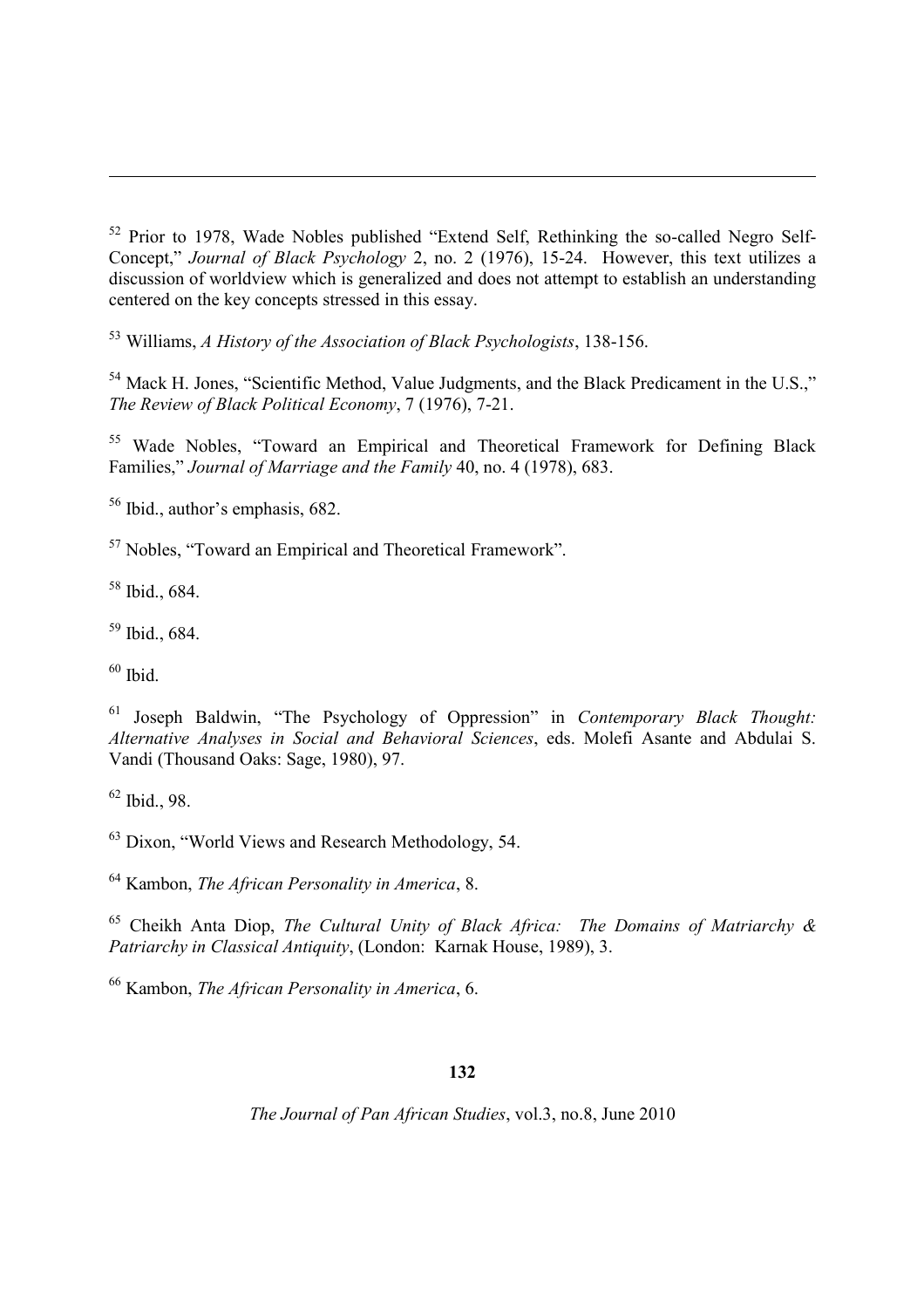Jamison, "Through the Prism of Black Psychology," 102.

 Linda James Myers, *Understanding an Afrocentric World View: Introduction to an Optimal Psychology* (Dubuque: Kendall/Hunt Publishing Company, 1989), 4.

Ibid.

Banks, "The Theoretical and Methodological Crisis of the Africentric Conception," 266.

Ibid., 266.

 Derek E. Montgomery, Mark A. Fine and Linda James-Myers, "The Development and Validation of an Instrument to Assess an Optimal Afrocentric Worldview," *Journal of Black Psychology*, 17, no. 1 (1990), 38.

Ibid, 50.

Ibid, 49.

 Richard C. Kelsey and Robert M. Ransom, "A Comparison of African and European Groups Utilizing a World-View Opinionnaire" in *Handbook of Tests and Measurements for Black Populations*, ed. Reginald Jones (Hampton: Cobb & Henry Publishers, 1996), 37-46.

Ibid., 39.

Ibid., 45.

 Harriet G. McCombs "The Individual/Collective World-View Scale: A Preliminary Report" in *Handbook of Tests and Measurements for Black Populations*, ed. Reginald Jones (Hampton: Cobb & Henry Publishers, 1996), 47-56.

Ibid., 49.

Ibid., 54.

# 

 Kobi Kambon, "The Worldviews Paradigm as the Conceptual Framework for African/Black Psychology" in *Black Psychology*, ed. Reginald Jones, (Hampton: Cobb & Henry Publishers, 2004), 73-92.